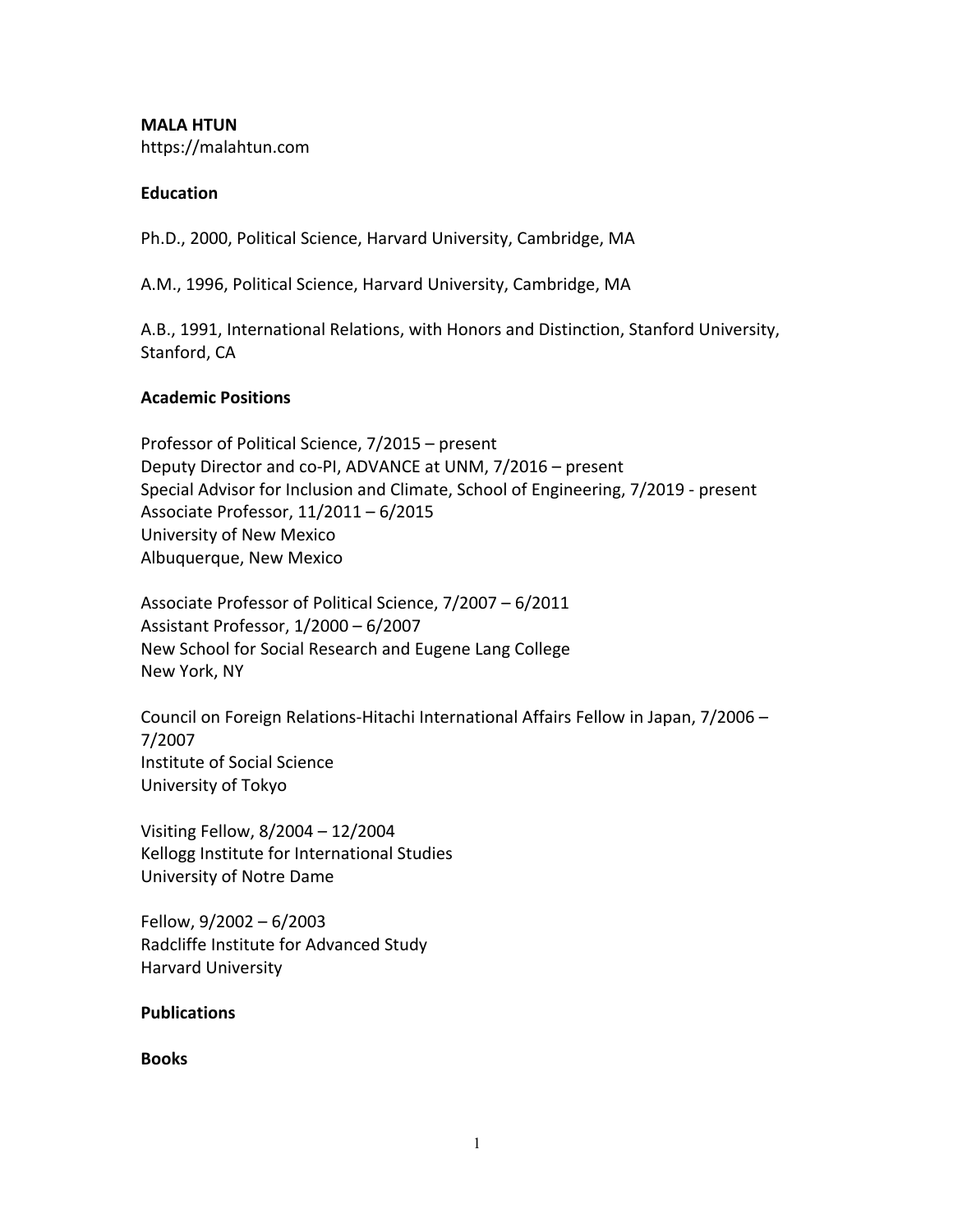Mala Htun and S. Laurel Weldon, *The Logics of Gender Justice: State Action on Women's Rights around the World* (New York: Cambridge University Press, 2018).

Mala Htun, *Inclusion Without Representation in Latin America: Gender Quotas and Ethnic Reservations* (New York: Cambridge University Press, 2016).

Mala Htun, *Sex and the State: Abortion, Divorce, and the Family under Latin American Dictatorships and Democracies* (New York: Cambridge University Press, 2003).

Published in Spanish as *Sexo y Estado: Aborto, divorcio y familia bajo dictaduras y democracias en América Latina* (Santiago: Ediciones Universidad Diego Portales, 2010).

## **Articles in Journals (co-authors listed alphabetically, unless specified otherwise)**

Mala Htun and Francesca Jensenius, "Expressive Power of Anti-Violence Legislation: Changes in Social Norms on Violence Against Women in Mexico." *World Politics* 74, 1 (2022): 1-36.

Mala Htun, "Women's Equality and the Covid-19 Caregiving Crisis." *Perspectives on Politics* 20:2 (2022).

Mala Htun and Francesca Jensenius, "Political Change, Women's Rights, and Public Opinion on Gender Equality in Myanmar," *European Journal of Development Research* 32 (2020): 457-481.

Mala Htun and Francesca Jensenius, "Fighting Violence Against Women: Laws, Norms, and Challenges Ahead," *Daedalus* 149, 1 (2020): 144-159.

Nadia Brown, Yusaku Horiuchi, Mala Htun, and David Samuels, "Gender Gaps in Perceptions of Political Science Journals." *PS: Political Science and Politics* 53, no. 1 (2020): 114-121.

Mala Htun, Francesca R. Jensenius, and Jami Nelson Nuñez, "Gender Discriminatory Laws and Women's Economic Agency," *Social Politics* 26, Issue 2 (Summer 2019): 193– 222. Free access from OUP here.

Mala Htun, Francesca R. Jensenius, and Liv Tønnessen, "Introduction to Special Issue of Social Politics: Legal Regimes, Women's Work, and Women's Empowerment," *Social Politics* 26, Issue 2 (Summer 2019): 189–192. Special issue co-edited by Htun, Jensenius, and Tønnessen.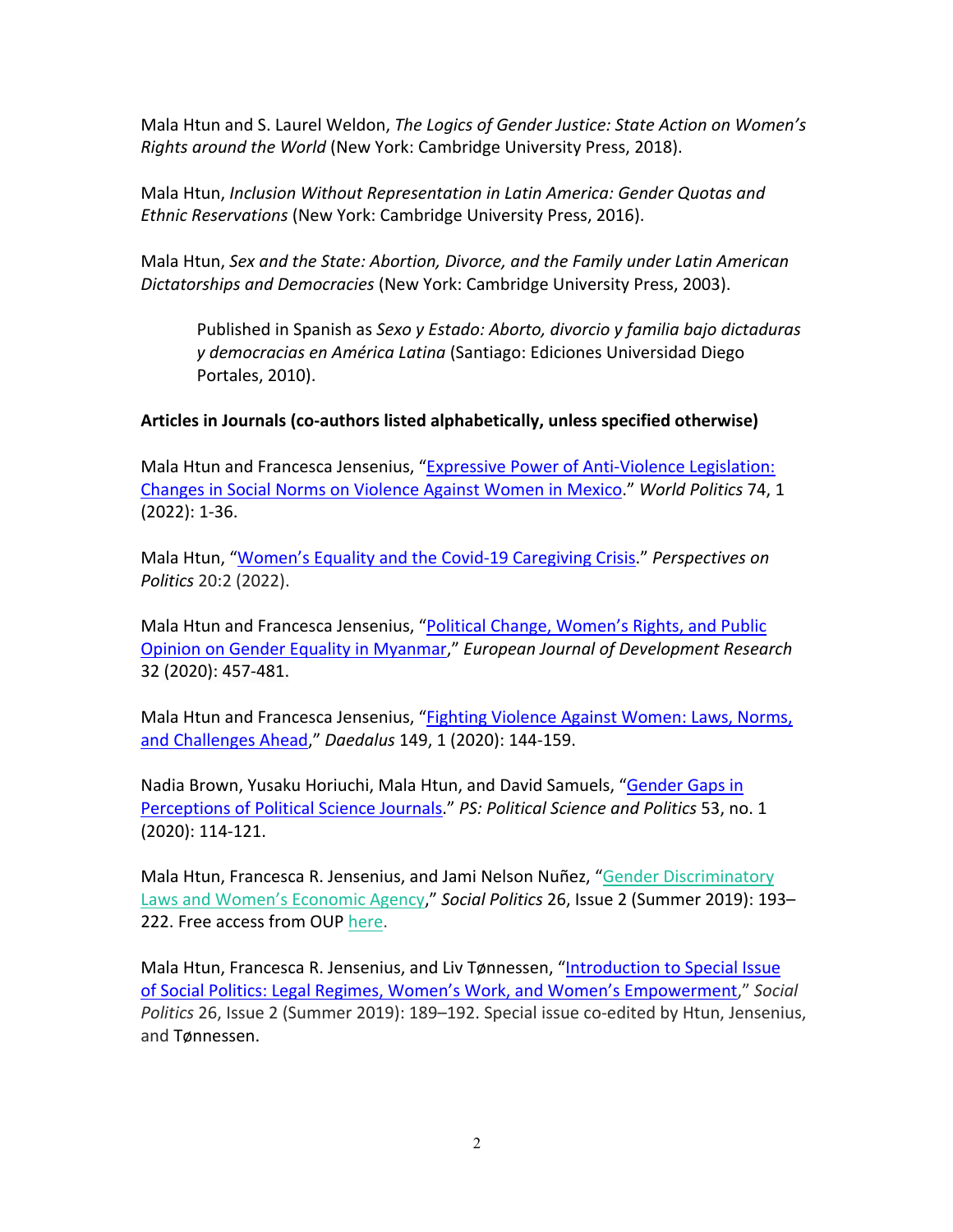Mala Htun, "Promoting Diversity and Inclusion through Engagement: The APSA 2018 Hackathon," *PS: Political Science and Politics* 52, Issue 4 (2019): 677-683.

John M. Carey, Kevin Carman, Katherine Clayton, Yusaku Horiuchi, Mala Htun, and Brittany Ortiz, "Who Wants to Hire a More Diverse Faculty? A Conjoint Analysis of Faculty and Student Preferences for Gender and Racial/Ethnic Diversity," *Politics, Groups, and Identities* 8, no. 3 (2020): 535-553. Published online November 8, 2018.

Francesca R. Jensenius, Mala Htun, David Samuels, David Singer, Adria Lawrence, and Michael Chwe, "Benefits and Pitfalls of Google Scholar." *PS: Political Science & Politics* 51, no.4 (October 2018): 820-824. [Authors listed in Certified Random order.]

Mala Htun and S. Laurel Weldon, "Religious Power, the State, Women's Rights, and Family Law." *Politics & Gender* 11 (September 2015): 1-27.

Mala Htun, Cheryl O'Brien, and S. Laurel Weldon, "Movilización feminista y políticas sobre violencia contra las mujeres," *Foreign Affairs Latinoamérica* 14, no. 1 (January-March 2014): 2- 13.

Mala Htun and G. Bingham Powell, et. al., "Between Science and Engineering: Reflections on the APSA Presidential Task Force on Political Scientists, Electoral Rules, and Democratic Governance." *Perspectives on Politics* 11, 3 (September 2013): 808-840.

Mala Htun and S. Laurel Weldon, "Feminist Mobilization and Progressive Policy Change: Why Governments Take Action to Combat VAW," *Gender and Development* 21, 2 (July 2013): 231-249.

Mala Htun and Juan Pablo Ossa, "Political Inclusion of Marginalized Groups: Gender Parity and Indigenous Reservations in Bolivia." *Politics, Groups, and Identities* 1, 1 (March 2013): 4-25.

Mala Htun, Marina Lacalle, and Juan Pablo Micozzi, "Does Women's Presence Change Legislative Behavior? Evidence from Argentina." *Journal of Politics in Latin America* 2, 1 (2013): 95-125.

Mala Htun and S. Laurel Weldon, "Civic Origins of Progressive Policy Change: Combating Violence Against Women in Global Perspective." *American Political Science Review* 106, 3 (August 2012): 548-569.

Mala Htun and S. Laurel Weldon, "State Power, Religion, and Women's Rights: Comparative Analysis of Family Law," *Indiana Journal of Global Legal Studies* 18, no. 1 (Winter 2011).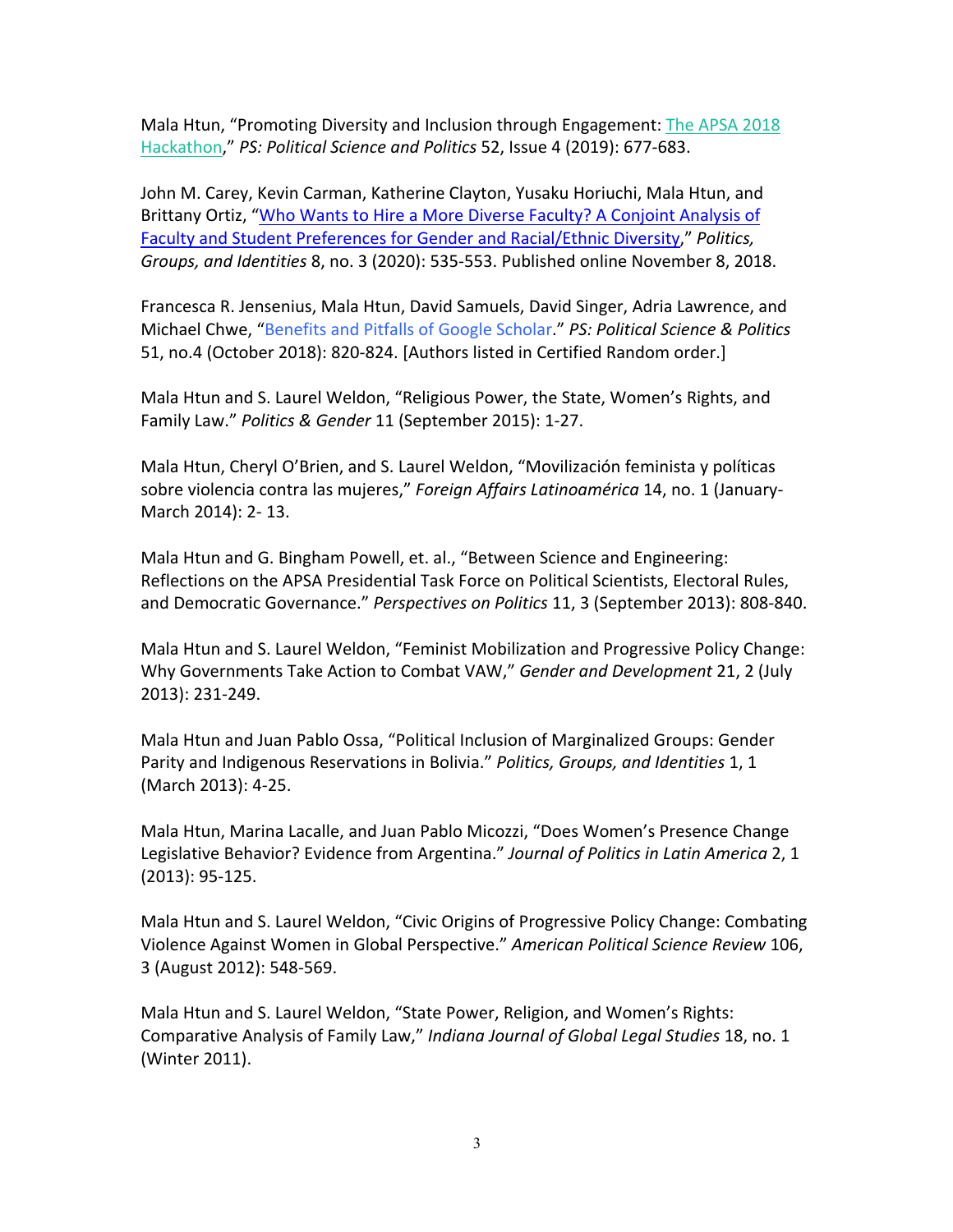Mala Htun and S. Laurel Weldon, "When do Governments Promote Women's Rights? A Framework for the Comparative Analysis of Sex Equality Policy," *Perspectives on Politics* 8, no. 1 (March 2010): 207-216.

Mala Htun and Timothy J. Power, "Gender, Parties, and Support for Equal Rights in the Brazilian Congress," *Latin American Politics and Society* 48, no. 4 (Winter 2006): 83-104.

Mala Htun, "What It Means to Study Gender and the State," *Politics and Gender* 1, no. 1 (Fall 2005): 157-166.

Mala Htun, "Is Gender Like Ethnicity? The Political Representation of Identity Groups," *Perspectives on Politics* 2, no. 3 (September 2004): 439-458.

Mala Htun, "From Racial Democracy to Affirmative Action: Changing State Policy on Race in Brazil," *Latin American Research Review* 39, no. 1 (February 2004): 60-89. Abridged version also published in: *NACLA Report on the Americas* (January-February 2005).

Mala Htun, "Puzzles of Women's Rights in Brazil," *Social Research* 69, no 3 (Fall 2002): 733-751.

Mala Htun, "A política de cotas na América Latina," *Estudos Feministas* 9, no. 1 (2001): 225-230.

Mala Htun, "Women in Latin America: Unequal Progress toward Equality," *Current History* 98, no. 626 (March 1999): 133-138.

# **Book Chapters**

Mala Htun and Francesca Jensenius, "Comparative Analysis for Theory Development," in Erica Simmons and Nicholas Rush Smith, eds., *Rethinking Comparison: Innovative Methods for Qualitative Political Inquiry* (New York, Cambridge University Press, 2021).

Mala Htun and Francesca Jensenius, "Aspirational Laws as Weak Institutions: Legislation to Combat Violence against Women in Mexico," in Daniel M. Brinks, Steven Levitsky, and Victoria Murillo, eds., *Weak Institutions in Latin America* (New York: Cambridge University Press, 2020).

Samantha Cooney and Mala Htun, "Martinez, Susana. 2010 Gubernatorial Election," in Mark P. Jones, ed. *Voting and Political Representation in America: Issues and Trends* (Santa Barbara, CA and Denver, CO: ABC-CLIO, 2020).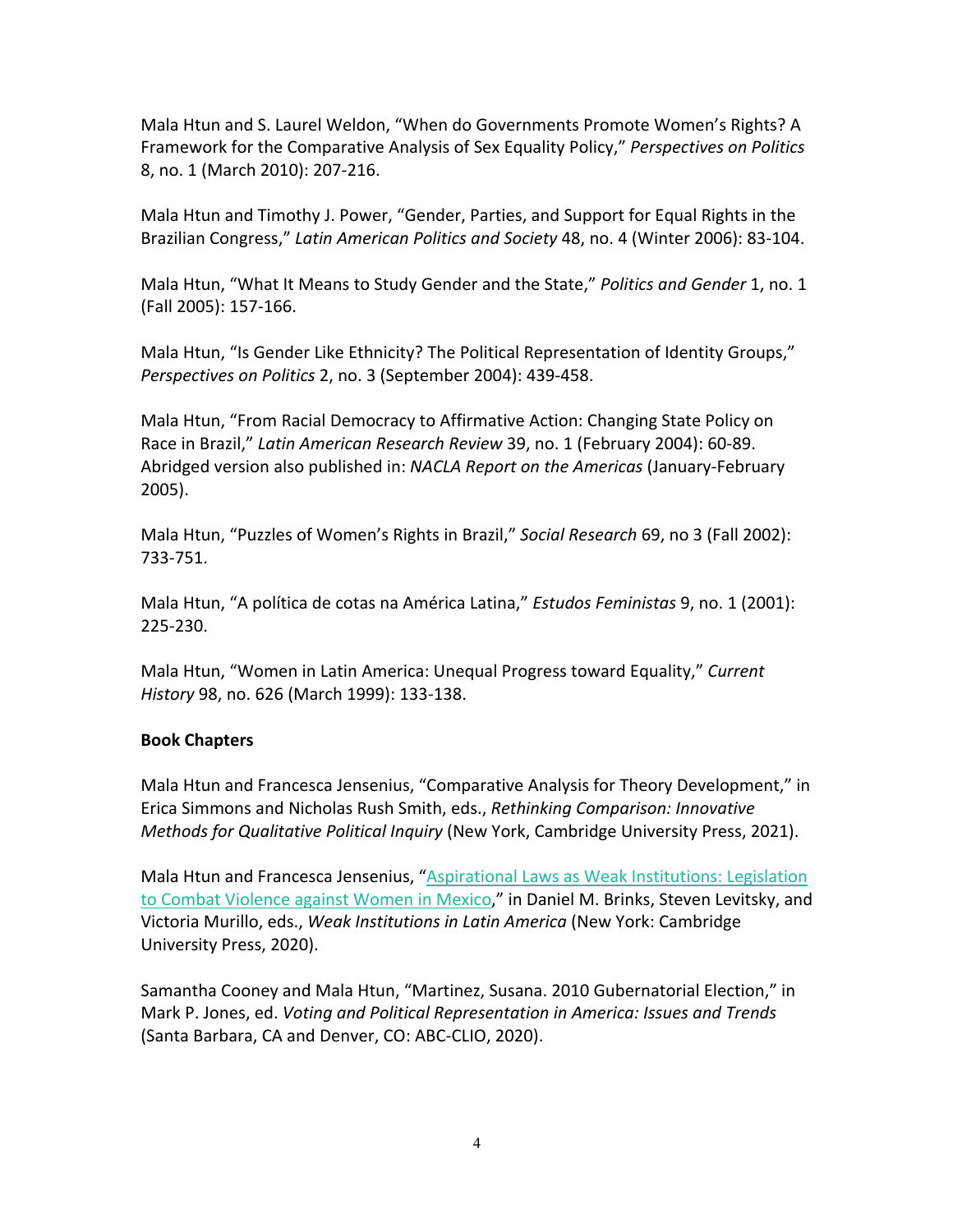Clara Araújo, Anna Calasanti, and Mala Htun, "Women, Power, and Policy in Brazil," in Leslie Schwindt Bayer, ed., *Women's Representation in Latin America* (New York: Oxford University Press, 2018).

Mala Htun and S. Laurel Weldon, "States and the Logic of Gender Justice," in Kimberly Morgan and Ann Shola Orloff, eds. *Many Hands of the State* (New York: Cambridge University Press, 2017).

Mala Htun, Jennifer M. Piscopo, and Sophia von Bergen, "Women in Politics in Latin America," in Wilhelm Hofmeister, Megha Sarmah, and Dilpreet Kaur, eds. *Women, Policy and Political Leadership* (Singapore, Konrad Adenauer Stiftung, 2014).

Mala Htun, "Political Inclusion and Representation of Afrodescendant Women in Latin America," in Maria Escobar-Lemmon and Michelle Taylor-Robinson, eds. *Representation: The Case of Women* (Oxford University Press, 2014).

Mala Htun, "Sex and the State in Latin America," in Mona Lena Krook and Sara Childs, eds. *Women, Gender, and Politics: A Reader* (New York: Oxford University Press, 2010). [excerpt of *Sex and the State*]

Mala Htun, "Life, Liberty, and Family Values: Church and State in the Struggle Over Abortion in Latin America," in Frances Hagopian, ed. *Contemporary Catholicism, Religious Pluralism, and Democracy in Latin America* (Notre Dame: University of Notre Dame Press, 2009).

Mala Htun, "Political Inclusion: Women, Blacks, and Indigenous Peoples," in Jorge Domínguez and Michael Shifter, eds. *Constructing Democratic Governance, 3rd Edition* (Baltimore: Johns Hopkins University Press, 2008).

Mala Htun, "Gender Equality in Transition Polities: Comparative Perspectives on Cuba," in *Looking Forward: Cuba's Democratic Transition*, edited by Marifeli Pérez-Stable (Notre Dame: University of Notre Dame Press, 2007; Spanish edition published by Editorial Colibrí, 2006).

Mala Htun, "Democracy and Political Inclusion: The Andes in Comparative Perspective," in *Nadando contra la corriente: Mujeres y cuotas políticas en los países andinos*, ed. Magdalena León (Quito and Lima: UNIFEM, 2005).

Mala Htun, "Women, Political Parties and Electoral Systems in Latin America," in *Women in Parliament. Beyond Numbers*. *A New Edition*, eds. Julie Ballington and Azza Karam (Stockholm: International IDEA, 2005).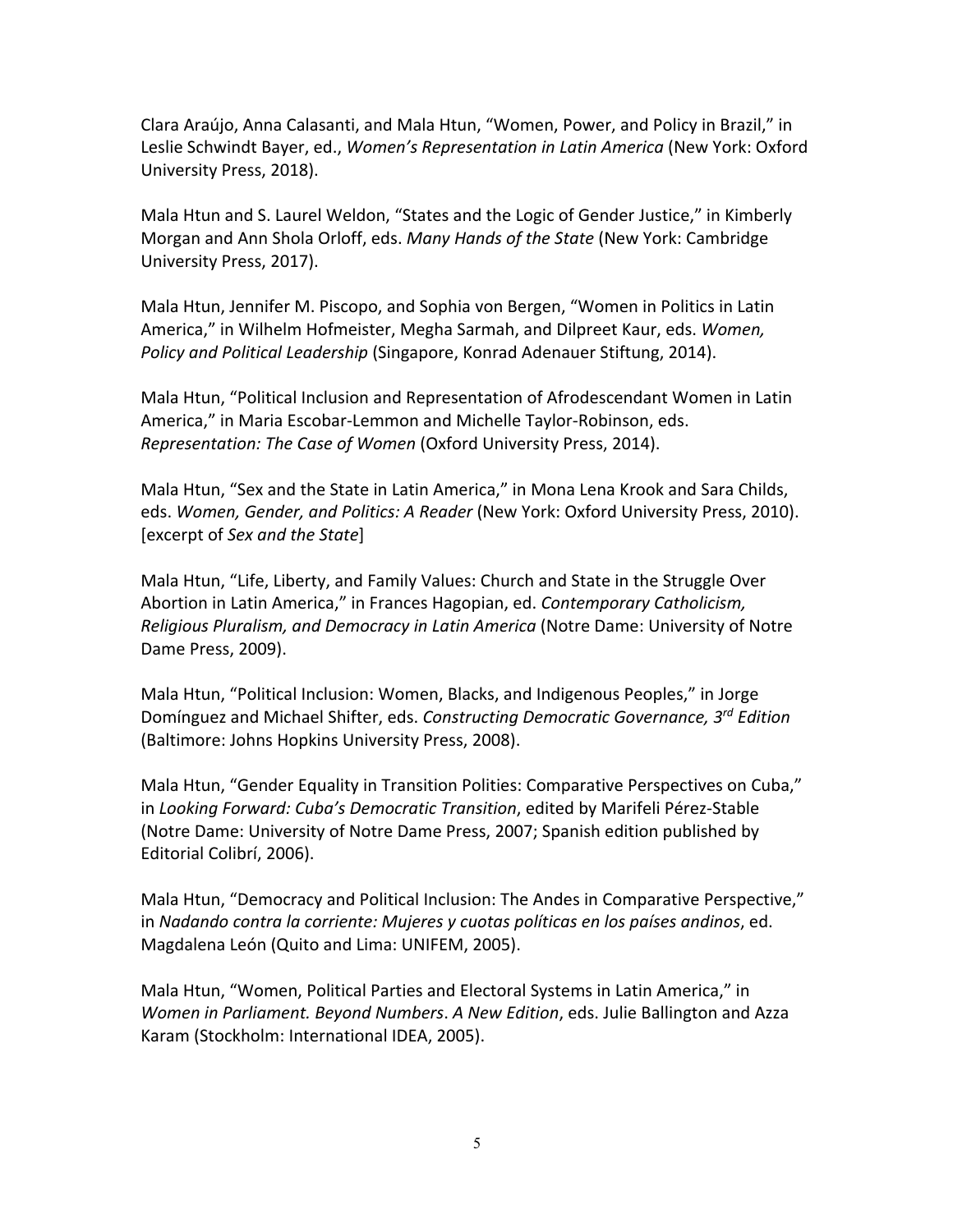Mala Htun, "Learning from Gender Quotas," in *Social Inclusion and Economic Development in Latin America*, eds. Mayra Buvinic and Jacqueline Mazza (Baltimore: Johns Hopkins University Press, 2004).

Mala Htun, "Women and Democracy," in *Constructing Democratic Governance in Latin America*, 2nd Edition, eds. Jorge I. Domínguez and Michael Shifter (Baltimore: Johns Hopkins University Press, 2003). Also translated into Spanish.

Mala Htun and Mark P. Jones, "Engendering the Right to Participate in Decisionmaking: Electoral Quotas and Women's Leadership in Latin America," in *Gender and the Politics of Rights and Democracy in Latin America*, eds. Nikki Craske and Maxine Molyneux (London: Palgrave, 2002). Also published in: *Parity Democracy in the Construction of Europe*, ed. Paloma Saavedra Ruiz (Madrid: CELEM, 2000).

Mala Htun, "Mujeres y poder político en Latinoamérica," in *Mujeres en el parlamento: Más allá de los números*, eds. Myriam Méndez-Montalvo and Julie Ballington (Stockholm: International IDEA, 2002).

Mala Htun, "Culture, Institutions, and Gender Inequality in Latin America," in *Culture Matters: Values and Human Progress*, eds. Lawrence Harrison and Samuel Huntington (New York: Basic Books, 2000).

Mala Htun, "Women's Rights and Opportunities in Latin America: Problems and Prospects," in *Civil Society and the Summit of the Americas*, eds. Richard Feinberg and Robin Rosenberg (Miami: The North-South Center Press, 1999).

### **Other Publications**

Mala Htun, Dawn Teele, and Kathleen Thelen, "In Memoriam: Frances McCall Rosenbluth," *Political Science Today* 2, 1 (2022): 21-22.

Mala Htun and Francesca R. Jensenius, "Comparative Perspectives on the Caregiving Crisis, Welfare States, and Men's Roles," *APSA Comparative Politics Newsletter* XXX, Issue 2, Fall 2020: 22-32.

Mala Htun and Francesca R. Jensenius, "Competing Trends on Women's Rights in Myanmar," PK Forum, July 2020.

Mala Htun, "Tenure and Promotion After the Pandemic," *Science*, June 5, 2020.

Mala Htun and Francesca R. Jensenius, "The news media's reporting on a pandemic spike in violence against women. It might actually be declining," *Washington Post*, April 24, 2020.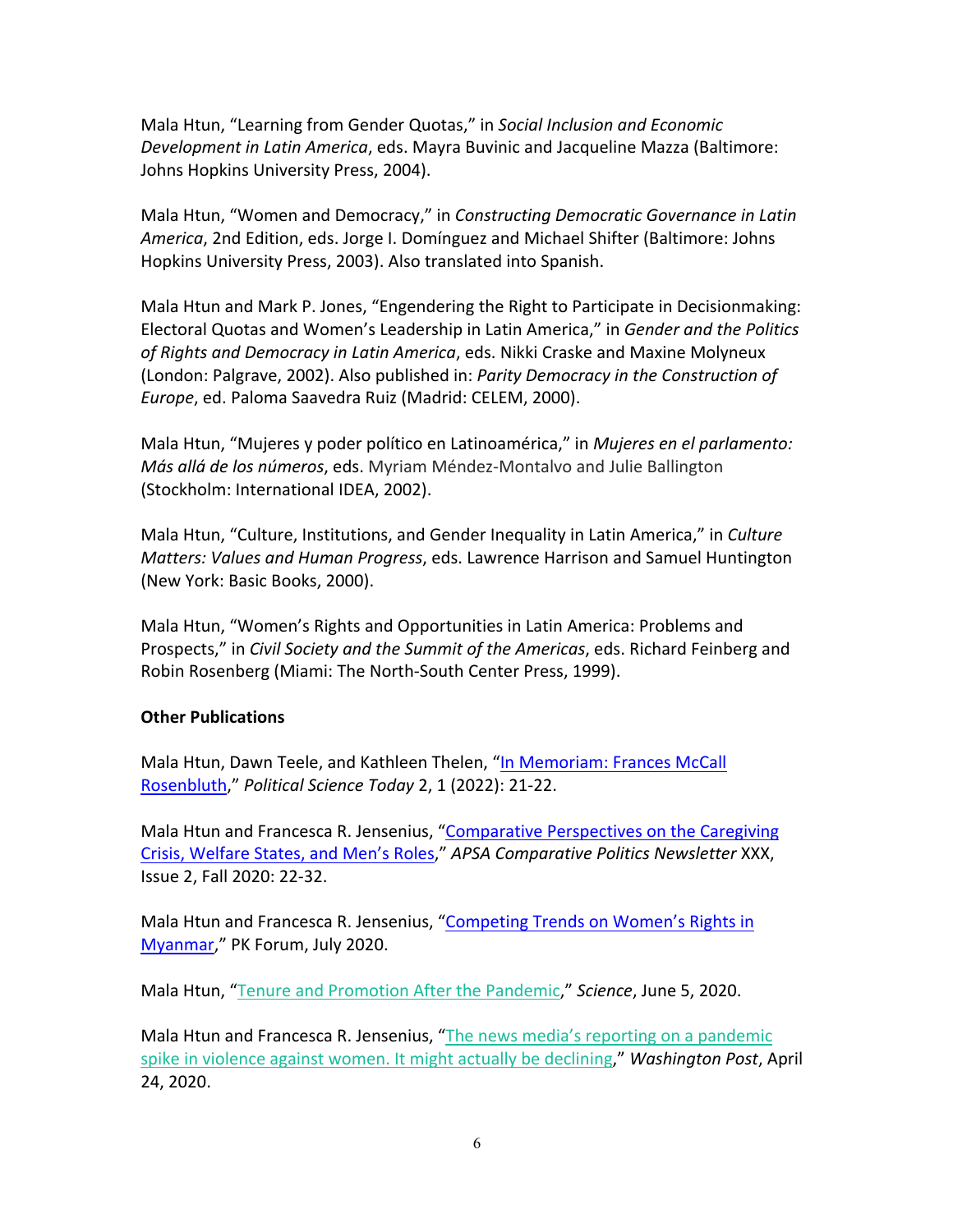Mala Htun, "Legislating Affirmative Consent is Misguided," *Albuquerque Journal*, February 4, 2019.

Mala Htun and Francesca R. Jensenius, "Comparative analysis for theory development: Lessons from a study of women's empowerment," *QMMR: Qualitative and Multi-Method Research* 16, 1 (Spring 2018): 28-33.

Mala Htun, "Brasileiros: aprendam com nossos erros," *Folha de São Paulo*, October 20, 2018.

Mala Htun and Courtney Jung, "Critical Dialogue. *Lactivism* and *Inclusion without Representation*." *Perspectives on Politics* 15, 2 (June 2017).

Mala Htun, "Emergence of an Organized Politics of Race in Latin America," in Juliet Hooker and Alvin Tillery, eds. *The Double Bind: The Politics of Racial and Class Inequalities in the Americas*. Report of the APSA Task Force on Race and Class in the Americas. Washington, D.C.: American Political Science Association, 2016.

Mala Htun, "DA-RT and the Social Conditions of Knowledge Production in Political Science," *APSA-CP Newsletter*, Spring 2016.

Mala Htun and S. Laurel Weldon, "Progressive Policy Change on Women's Economic and Social Rights." Background Paper for *Progress of the World's Women*. UN Women, United Nations, NY, NY. 2014. 87 pp.

Mala Htun and Jennifer Piscopo, "Women and Politics and Policy in Latin America and the Caribbean." Conflict Prevention and Peace Forum. CPPF Working Papers on Women in Politics, no. 2. Social Science Research Council. New York, NY, 2014. 39 pp.

Mala Htun and G. Bingham Powell, eds. *Political Science, Electoral Rules, and Democratic Governance*. Report of the APSA Task Force on Electoral Rules and Democratic Governance. Washington, D.C.: APSA, 2013. 130 pp.[Adapted and abridged version appeared in Perspectives on Politics 11, 3 (September 2013): 808-840]

Mala Htun and G. Bingham Powell, "Between Science and Engineering: Political Science, Electoral Rules, and Democratic Governance," in Htun and Powell, eds. *Political Science, Electoral Rules, and Democratic Governance*. Report of the APSA Task Force on Electoral Rules and Democratic Governance. Washington, D.C.: APSA, 2013, pp. 1-13.

Mala Htun, "The Politics of Policies to Promote Gender Justice." The Democracy Papers. An Anxiety of Democracy Essay Collection. Social Science Research Council. 2014.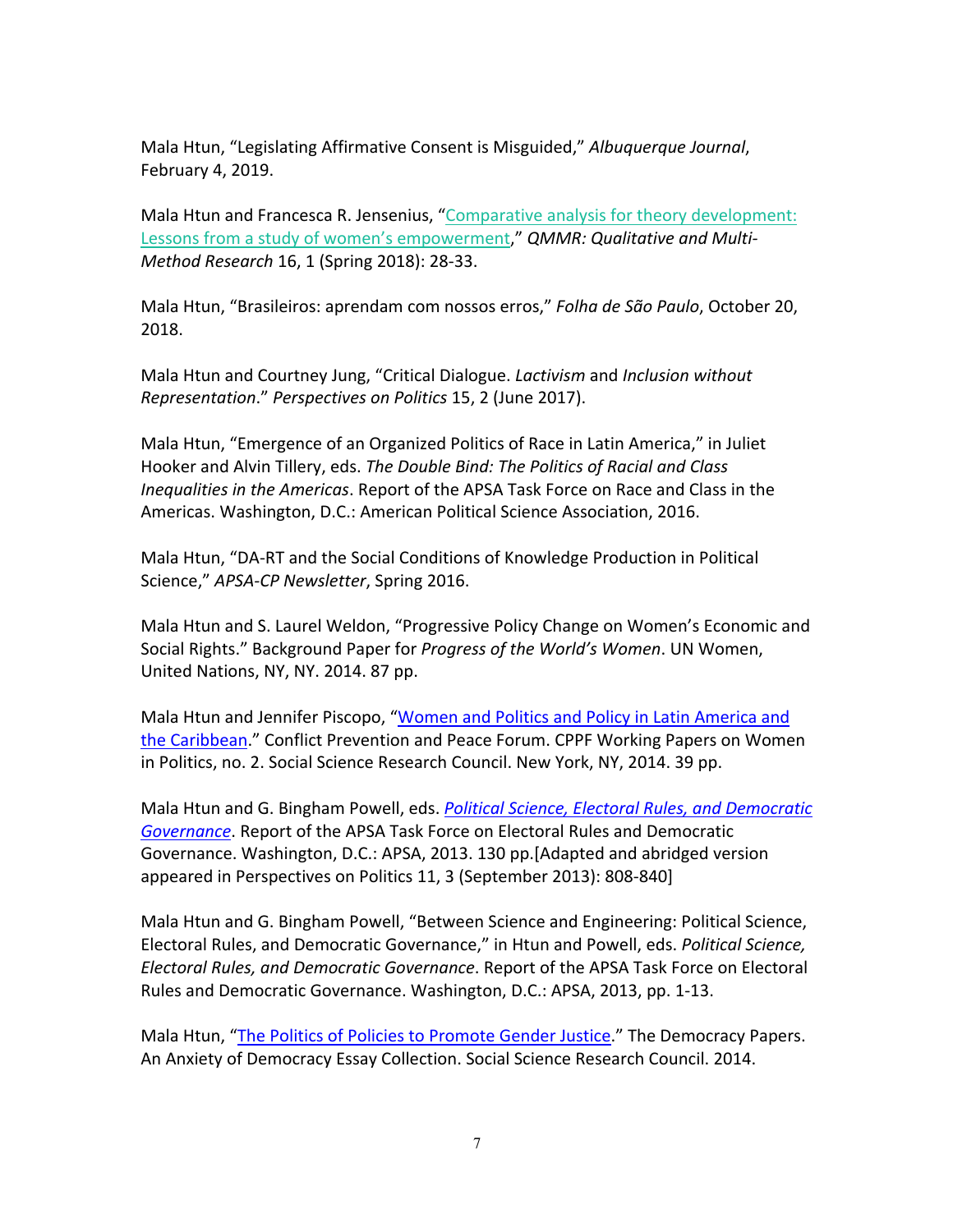Mala Htun, "Political Science Plays Crucial Role in Public Policy." *Albuquerque Journal*, July 11, 2012.

Mala Htun and S. Laurel Weldon, "Explaining Sex Equality in Family Law: Historical Legacies, Feminist Activism, and Religious Power in 70 Countries." World Development Report 2012. Background Paper. World Bank, Washington, D.C. 73 pp.

Mala Htun, "Intersectional Disadvantage and Political Inclusion: Getting More Afrodescendant Women into Elected Office in Latin America." Inter-American Development Bank, Gender and Diversity Division, Program for Women's Leadership and Representation. Washington, D.C. October 2011. 64 pp. Also published in Spanish as: "Desventaja interseccional e inclusión política."

Mala Htun and Jennifer Piscopo, "Presence Without Empowerment? Women and Politics in Latin America and the Caribbean." Social Science Research Council. December 2010. 24 pp.

Mala Htun, "Playing Brazil's Race Card." *Foreign Policy*. November/December 2005.

Mala Htun, Review of *Race in Another America: The Significance of Skin Color in Brazil*, by Edward E. Telles, *Political Science Quarterly* (Summer 2005).

Mala Htun, Review of *Rising Tide: Cultural Change and Gender Equality*, by Ronald Inglehart and Pippa Norris, *Comparative Political Studies* 37, no. 6 (August 2004).

Mala Htun, "Dimensions of Political Inclusion and Exclusion in Brazil: Gender and Race." Sustainable Development Department Technical Papers Series, Inter-American Development Bank, 2003.

Mala Htun, "Using Gender Quotas to Increase Women's Representation in Politics: Experiences and Challenges." Paper Prepared for the United Nations Millennium Project Task Force on Education and Gender Equality. Washington: Center for Global Development, 2003.

Mala Htun, Review of *Unfinished Transitions: Women and the Gendered Development of Democracy in Venezuela, 1936-1996*, by Elisabeth Friedman, *Women and Politics* 25, nos. 1-2 (2003).

Mala Htun, Review of *Radical Women in Latin America: Left and Right*, eds. Victoria Gonzáles and Karen Kampwirth, *Political Science Quarterly* 117, 4 (Winter 2002-3).

Mala Htun, Review of *Women, Religion, and Social Change in Brazil's Popular Church*, by Carol Ann Drogus, *American Political Science Review* 96, no. 1 (March 2002).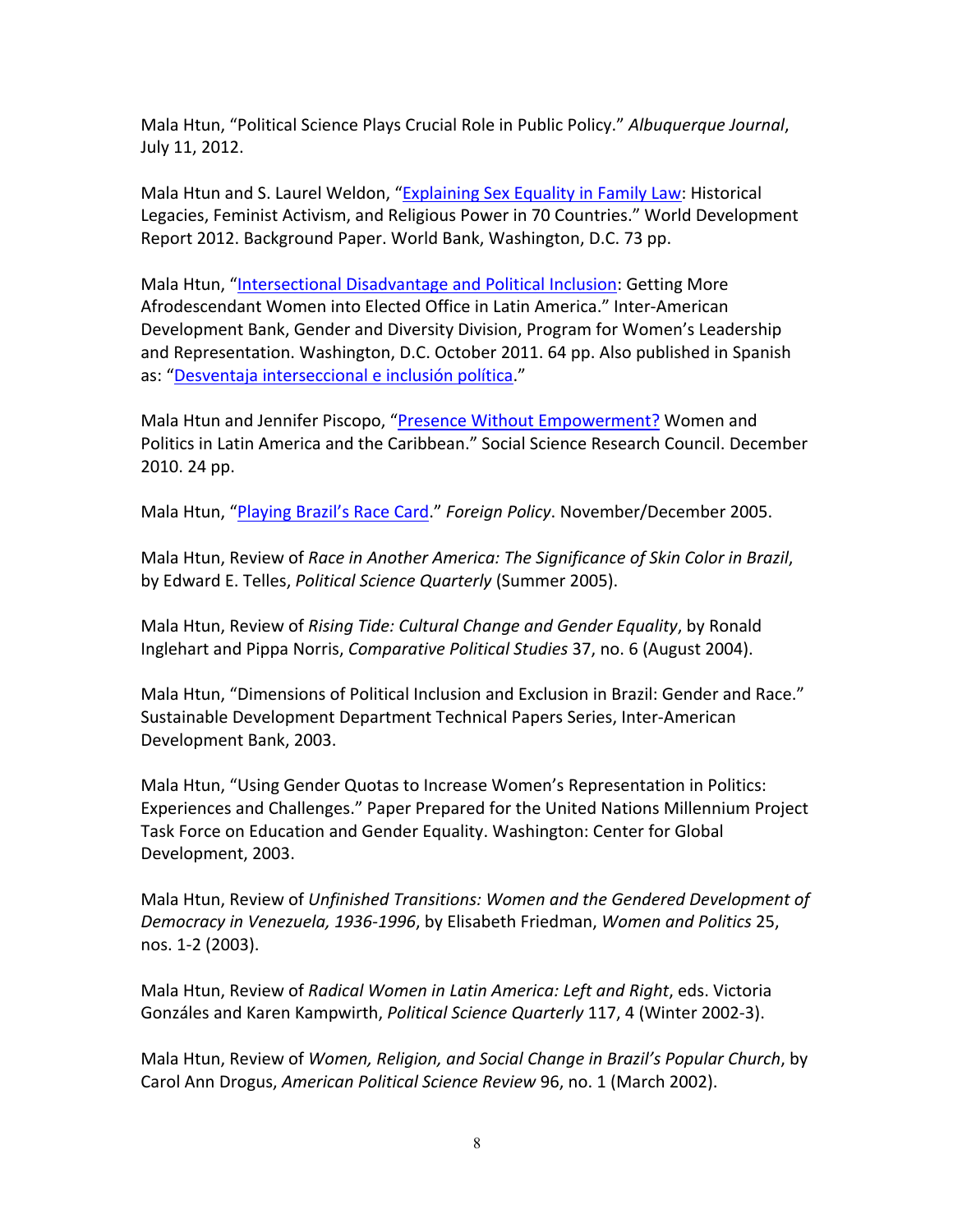Mala Htun, *Women and Power in the Americas. A Report Card.* Washington, D.C.: Inter-American Dialogue, 2001.

Mala Htun, "Women's Leadership in Latin America: Trends and Challenges" and "Closing the Gap between Abstract Rights and Effective Rights: The Need for Executive Action," in *Politics Matters: A Dialogue of Women Political Leaders*. Washington, D.C.: Inter-American Dialogue, 2001.

Mala Htun, "Advancing Women's Rights in the Americas: Achievements and Challenges." Working Paper. Leadership Council for Inter-American Summitry, North-South Center, University of Miami, 2001.

Mala Htun, "Women's Political Participation, Representation and Leadership in Latin America." Women's Leadership Conference of the Americas Issue Brief. Inter-American Dialogue/International Center for Research on Women, 1998.

Mala Htun, "Women's Rights and Opportunities in Latin America: Problems and Prospects." Women's Leadership Conference of the Americas Issue Brief. Inter-American Dialogue/International Center for Research on Women, 1998.

Mala Htun, "Moving into Power: Strategies to Expand Women's Opportunities for Leadership in Latin America and the Caribbean." Washington, D.C.: Inter-American Development Bank, Women in Development Program Unit, Social Programs and Sustainable Development Department, 1997.

### **Under review**

Mala Htun, Francesca Jensenius, Justine Tinkler, Melanie Dominguez, and Carlos Contreras, "Effects of Mandatory Sexual Misconduct Training at U.S. Universities." Under review at *Socius*.

## **Refereed Presentations at Professional Meetings (does not include appearance as discussant or chair)**

Mala Htun and John Wagner, "Experiences of Harassment in Academic Engineering: Implications for the Retention and Advancement of Diverse STEM Leaders," Sociologists for Women and Society Annual Meeting, February 4-6, 2022.

Mala Htun, Carlos Contreras, Melanie Dominguez, Francesca Jensenius, and Justine Tinkler, "Can the State End Sexual Misconduct? Effects of Mandatory Training at U.S. Universities," Annual Meeting of the American Political Science Association, September 10-13, 2020.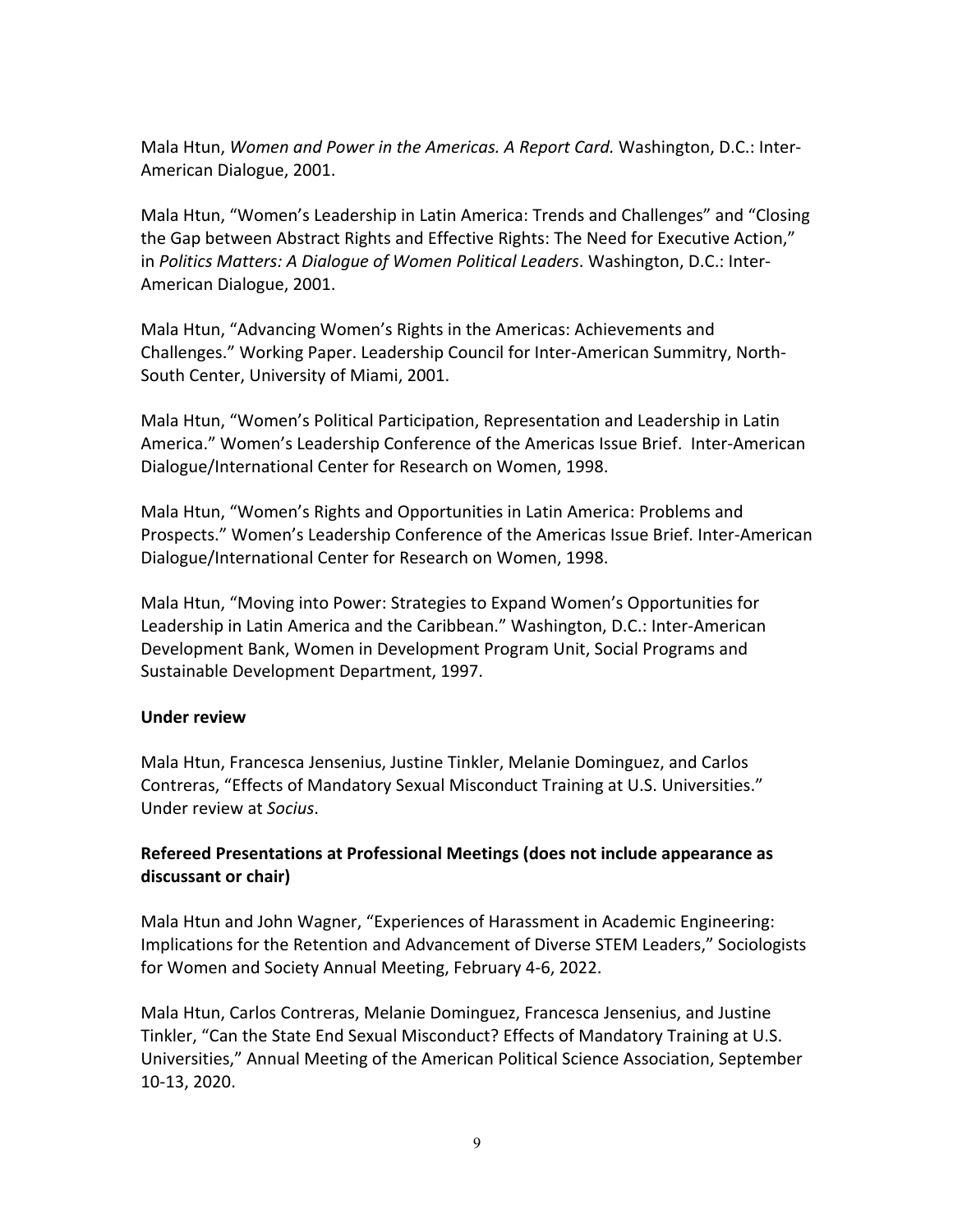Mala Htun, "Can the State Eliminate Violence Against Women?" Social Science Historical Association Annual Meeting, Chicago, IL, November 22, 2019.

Mala Htun, "What Should We Do About Gender Publication Gaps?" Society for Scholarly Publishing Annual Meeting, San Diego, CA, May 30, 2019.

Mala Htun, "Implementing the Rights Revolution in Mexico, the U.S., and Japan," Social Science Historical Association Annual Meeting, Phoenix, AZ, November 8-10, 2018.

Mala Htun and Francesca R. Jensenius, "Comparative analysis for theory development: Lessons from a study of women's empowerment," American Political Science Association Annual Meeting, Boston, MA, August 30-September 2, 2018.

Mala Htun, Carlos Contreras, Melanie Dominguez, Francesca Jensenius, and Justine Tinkler, "Effects of Mandatory Sexual Misconduct Training on College Campuses." Paper presented at Midwest Political Science Association Annual Meeting, Chicago, IL, April 5- 8, 2018 and American Political Science Association Annual Meeting, Boston, MA, August 30-September 2, 2018.

Mala Htun and S. Laurel Weldon, Author Meets Critics Book Panel on *States and the Logics of Gender Justice*. Chaired by Lisa Baldez. American Political Science Association Annual Meeting, Boston, MA, August 30-September 2, 2018.

Mala Htun, Francesca Jensenius, and Melanie Sonntag, "Forging *Ikumen*: On state efforts to redefine masculinity in Japan," American Political Science Association Annual Meeting, San Francisco, CA, August 31-September 3, 2017.

Mala Htun and Francesca Refsum Jensenius, "Violation against Women as a Violation of Human Rights? Legal Power and the Resilience of Social Norms in Mexico," American Political Science Association Annual Meeting, Philadelphia, PA, August 31-September 3, 2016.

Clara Araújo, Anna Calasanti, and Mala Htun, "Women, Power, and Policy in Brazil," American Political Science Association Annual Meeting, Philadelphia, PA, August 31- September 3, 2016.

Mala Htun and Francesca Refsum Jensenius, "Institutionalizing Gender Equality: Anti-Discrimination Laws and Social Norms in Mexico," Paper for the Midwest Political Science Association Annual Meeting, Chicago, IL, April 7-10, 2016.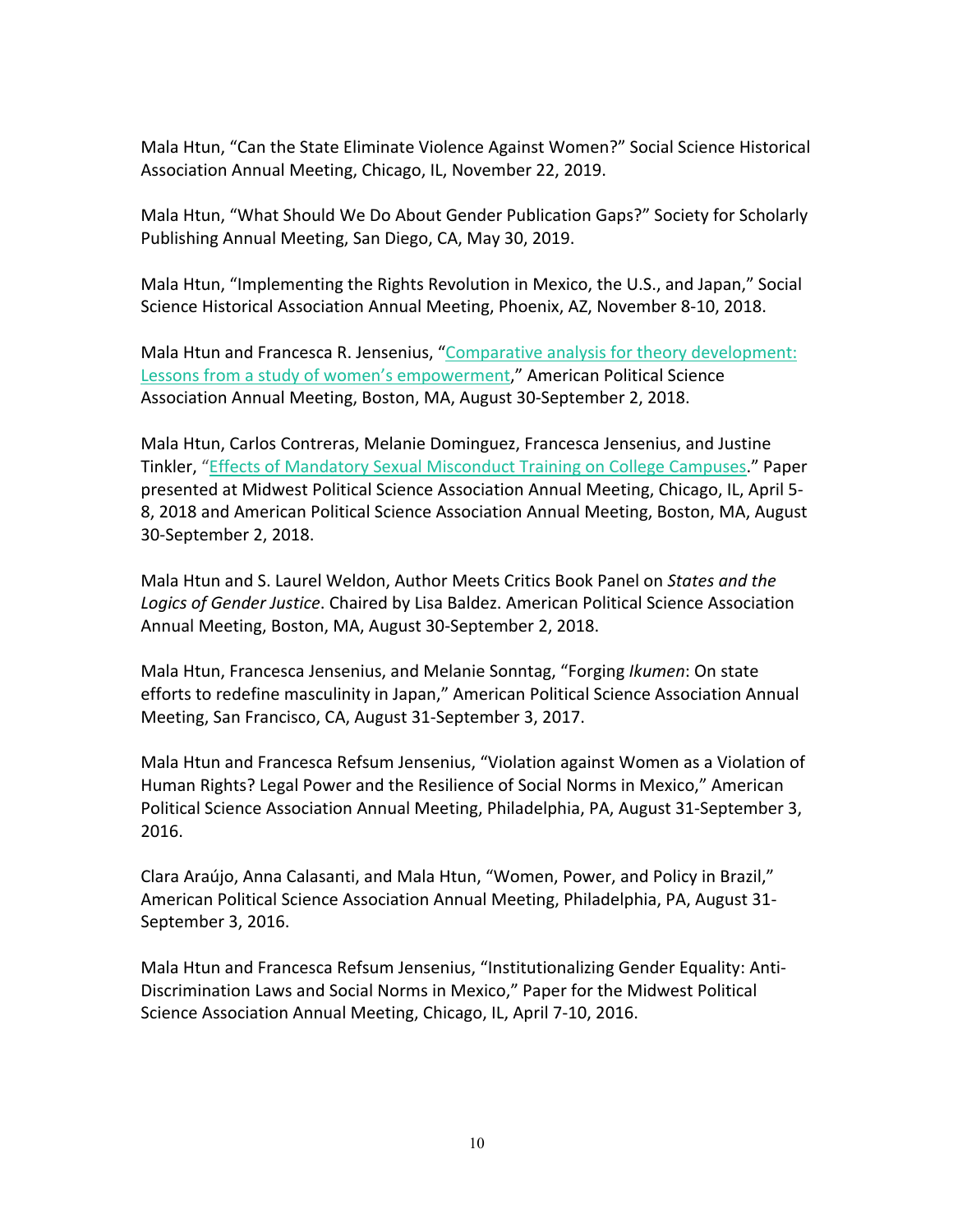Mala Htun and Shannon Sanchez-Youngman, "Inequality, Social Policy, and Early Childhood Well Being in New Mexico," Paper for the Midwest Political Science Association Annual Meeting, Chicago, IL, April 7-10, 2016.

Mala Htun, "Best Practices to Promote Gender Equality," Roundtable at the American Political Science Association Annual Meeting, San Francisco, CA, September 3-6, 2015.

Mala Htun, "Gender Violence in Elections." Theme Roundtable on the Politics of Voter Suppression and Electoral Integrity. American Political Science Association Annual Meeting, Chicago, IL, August 28-31, 2013.

Mala Htun and S. Laurel Weldon, "Governing Women's Work." Paper presented at the American Political Science Association Annual Meeting, Chicago, IL, August 28-31, 2013.

Mala Htun and S. Laurel Weldon, "Governing Women's Work." Paper presented at the Latin American Studies Association Annual Meeting, Washington, D.C., May 30-June 1, 2013.

Mala Htun and S. Laurel Weldon, "Governing Women's Work." Paper Presented at the Midwest Political Science Association Annual Meeting, Chicago, IL, April 11-14, 2013.

Mala Htun, "States and Gender." Paper delivered at the Meeting of the Social Science Historical Association, Vancouver, BC, November 1-4, 2012.

Mala Htun and S. Laurel Weldon, "Religion, the State, and Women's Rights: Comparative Analysis of Sex Equality in Family Law." Paper presented at the Meeting of the Social Science Historical Association, Vancouver, BC, November 1-4, 2012.

Mala Htun and S. Laurel Weldon, "Religion, the State, and Women's Rights: Comparative Analysis of Sex Equality in Family Law." Paper presented at the Meeting of the Law and Society Association, Honolulu, HI, June 5-8, 2012.

Mala Htun, Marina Lacalle, and Juan Pablo Micozzi, "Gender Quotas and Women's Substantive Representation: The Effects of Women's Presence in the Argentine Congress." Paper presented at the American Political Science Association Annual Meeting, Seattle, WA, September 1-4, 2011.

Mala Htun and S. Laurel Weldon, "Communism, Colonialism, and Clerical Power: State Building and Sex Equality in Family Law." Paper presented at the American Political Science Association Annual Meeting, Seattle, WA, September 1-4, 2011.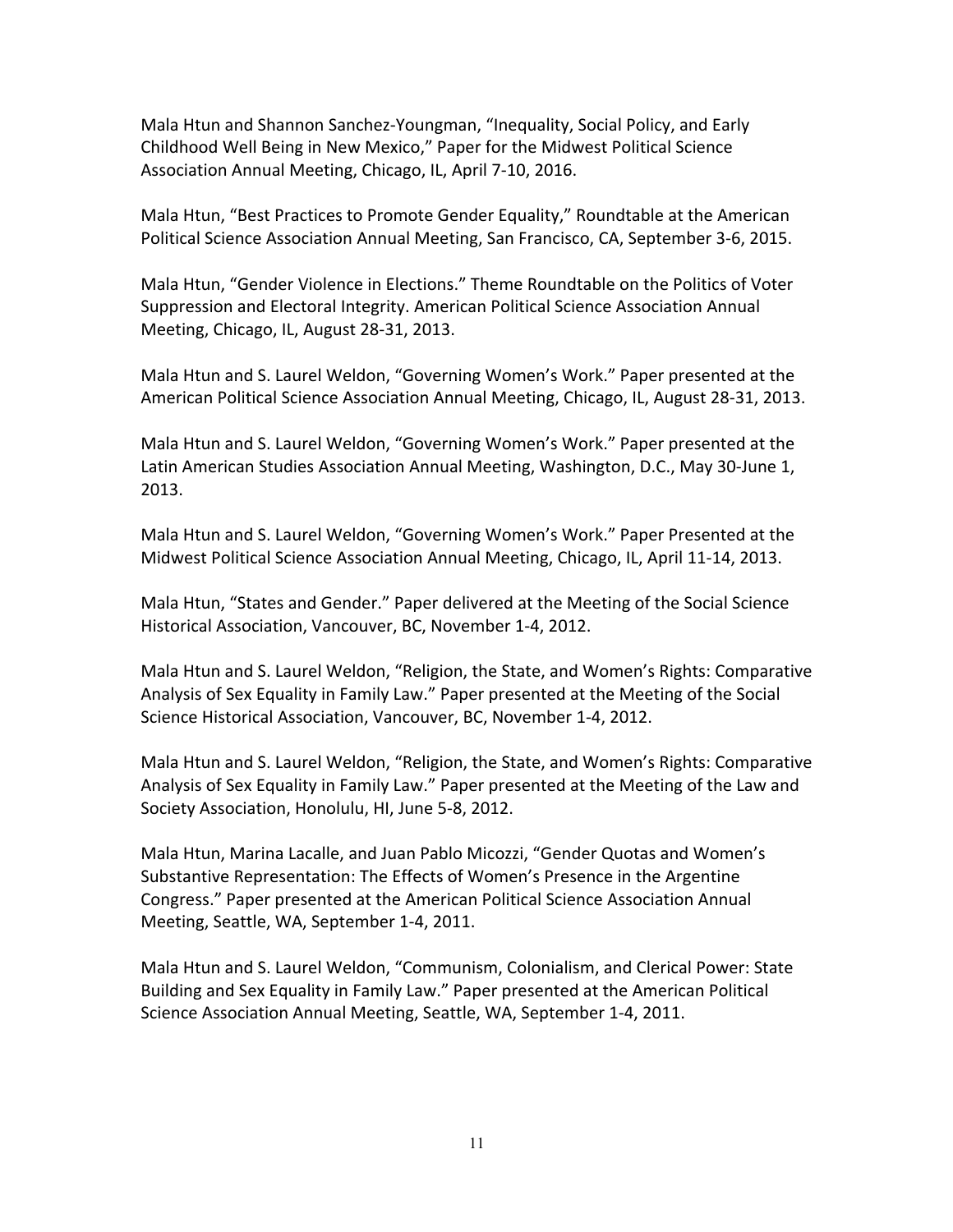Mala Htun and Juan Pablo Ossa, "Political Representation in Hard Times: Indigenous Reservations and Gender Parity in Bolivia." Paper presented at the American Political Science Association Annual Meeting, Washington, D.C., September 1-5, 2010.

Mala Htun and S. Laurel Weldon, "Violence Against Women: A Comparative Analysis of Progress on Women's Human Rights." Paper presented at the American Political Science Association Annual Meeting, Washington, D.C., September 1-5, 2010.

Mala Htun, Participant, Roundtable on "Gender, Representation, and Accountability," Western Political Science Association Annual Conference, San Francisco, April 2, 2010.

Mala Htun, "Group Representation: Gender, Race, and Ethnicity." Paper presented at the Midwest Political Science Association Annual Meeting, Chicago, April 2, 2009.

Mala Htun, S. Laurel Weldon, and Cheryl O'Brien, "Women's Rights in Nigeria," Paper presented at the Midwest Political Science Association Annual Meeting, Chicago, April 2, 2009.

Mala Htun and S. Laurel Weldon, "When and Why do Governments Promote Sex Equality? Violence Against Women, Reproductive Rights, and Work-Family Issues in Cross-National Perspective." Paper presented at the American Political Science Association Annual Meeting, Boston, August 27-30, 2008.

Mala Htun and S. Laurel Weldon, "When Do Governments Promote Women's Rights? Toward a Comparative Politics of States and Sex Equality." Paper presented at the American Political Science Association Annual Meeting, Chicago, IL, August 30- September 2, 2007.

Mala Htun and S. Laurel Weldon, "When Do Governments Promote Women's Rights? Toward a Comparative Politics of States and Sex Equality." Paper presented at the Midwest Political Science Association Annual Meeting, Chicago, IL, April 2007.

Mala Htun, "Why Women, But Not Blacks or Indians, Got Quotas in Politics in Latin America." Paper presented at the Midwest Political Science Association Annual Meeting, Chicago, April 7-9, 2005.

Mala Htun and Mark P. Jones, "From Difference to Disadvantage: Men and Women in Latin American Legislatures." Paper presented at the Midwest Political Science Association Annual Meeting, Chicago, April 7-9, 2005.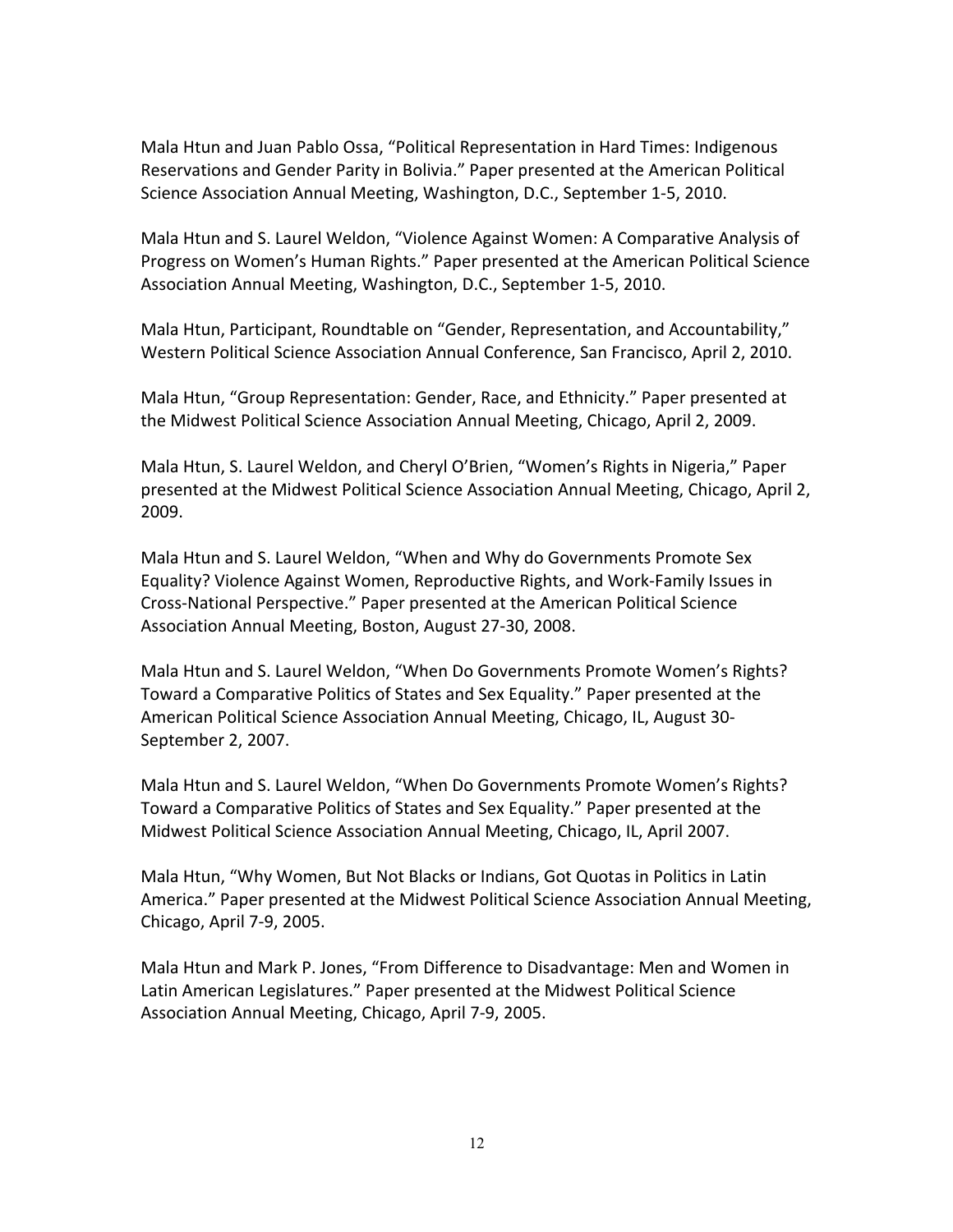Mala Htun, "The Roman Catholic Church and the Politics of Abortion and the Family in Latin America." Paper presented at the Latin American Studies Association Meeting, Las Vegas, NV, October 7-9, 2004.

Mala Htun, panelist, short course on "Pushing the Frontiers of Women and Politics Research," American Political Science Association Annual Meeting, Philadelphia, PA, August 28-31, 2003.

Mala Htun, "Sex and the State in Latin America." Paper Presented at the Meeting of the Latin American Studies Association, Dallas, TX, March 27-29, 2003.

Mala Htun, "Toward Equal Representation in Latin America? Race and Gender Quotas in Brazil." Paper presented at the American Political Science Association Annual Meeting, Boston, MA, August 29-September 1, 2002.

Mala Htun, "Abortion Politics and Policy in Argentina, Brazil, and Chile." Paper presented at the American Political Science Association Annual Meeting, Boston, MA, August 29-September 1, 2002.

Mala Htun, "Why Hasn't Abortion been Liberalized in Latin America?" Paper presented at the Meeting of the Latin American Studies Association, Washington, D.C., September 6-9, 2001.

Mala Htun, "Electoral Systems, Parties, and the Election of Women in Latin America." Paper presented at the American Political Science Association Annual Meeting, San Francisco, CA, August 30-September 2, 2001.

Mala Htun and Smita Singh, "Identity, Meaning, and the Institutions of Ethnic Politics." Paper presented at the American Political Science Association Annual Meeting, San Francisco, CA, August 30-September 2, 2001.

Mala Htun, "Ruling the Family: Church, State, and Divorce." Paper presented at the American Political Science Association Annual Meeting, Washington, D.C., August 31- September 3, 2000.

Mala Htun, roundtable participant on "The Future of Gender and Politics Research," Midwest Political Science Association Annual Meeting, Chicago, IL, April 27-30, 2000.

Mala Htun, "Completing the Agenda: Democratic Transitions and Family Equality in Argentina, Brazil, and Chile." Paper presented at the Meeting of the Latin American Studies Association, Miami, FL, March 16-18, 2000.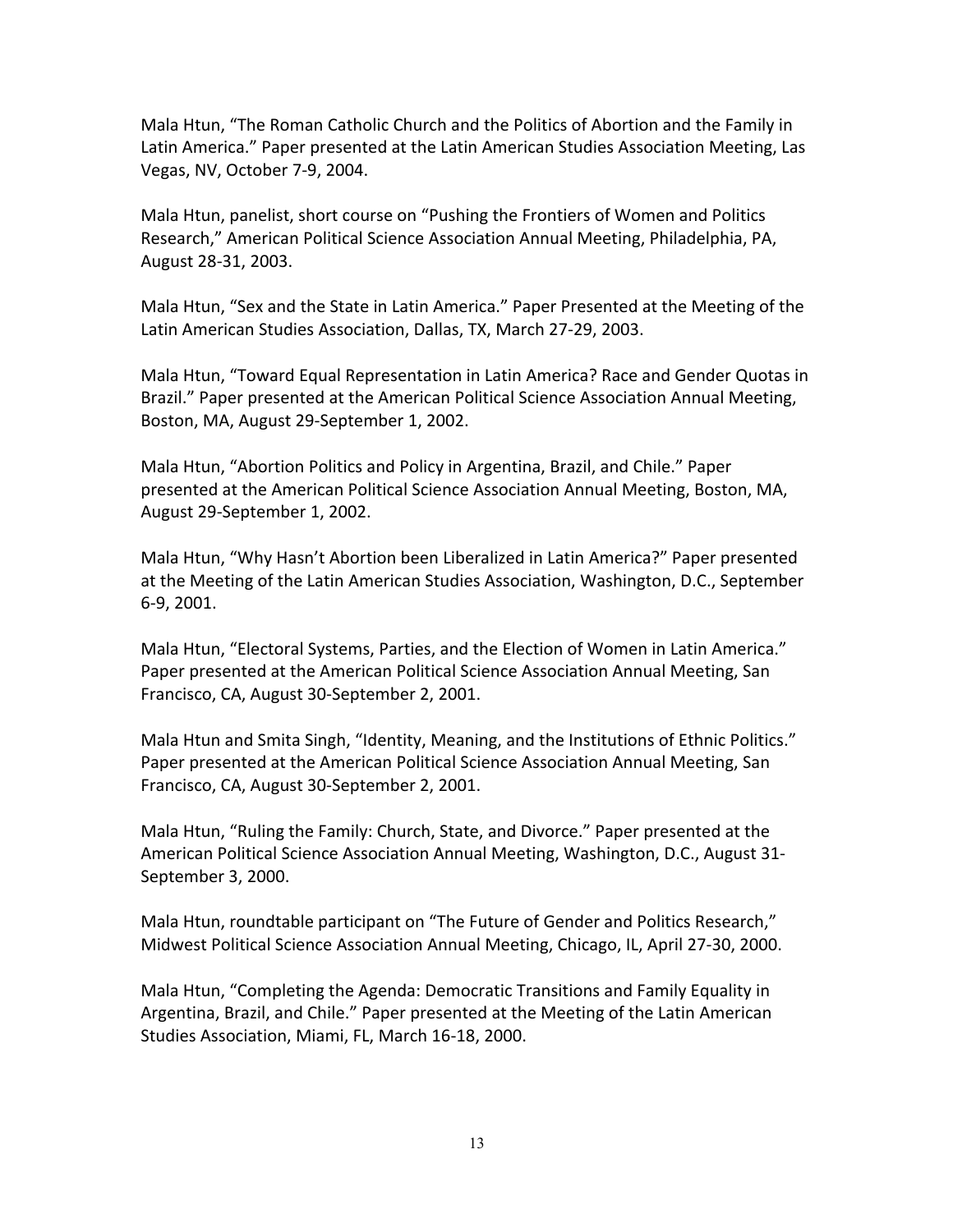Mala Htun, "A Disaggregated Approach to Gender." Paper presented at the Meeting of the Latin American Studies Association, Miami, FL, March 16-18, 2000.

Mala Htun and Mark P. Jones, "Engendering the Right to Participate in Decisionmaking: Electoral Quotas and Women's Leadership in Latin America." Paper presented at the American Political Science Association Annual Meeting, Atlanta, GA, September 2-5, 1999.

Mala Htun, "Democratic Transitions, Family Law and Women's Rights in Argentina and Chile." Paper presented at the Meeting of the Latin American Studies Association, Chicago, IL, September 23-26, 1998.

Mala Htun, "Construindo a Cidadania da Mulher: Análise Comparada da Situação Jurídica da Mulher no Brasil, na Argentina e no Chile." Paper presented at the Meeting of the Latin American Sociological Association, São Paulo, Brazil, September, 1997.

Mala Htun, "Women and Leadership in Latin America." Paper presented at the Meeting of the Northeast Political Science Association, Boston, MA, November, 1996.

# **Contributed Presentations at Professional Meetings, Workshops, and Seminars, including Invited Lectures (Mala Htun is sole presenter unless otherwise noted)**

"Cambios en las normas sociales sobre la violencia contra las mujeres*,*" Facultad Latinoamericana de Ciencias Sociales—Sede México, Mexico City, April 29, 2022.

"Best Practices in Faculty Search and Evaluation," Research University Alliance Webinar, UT Austin, March 29, 2022.

"Expressive Power of Anti-Violence Legislation: Changes in Social Norms on Violence Against Women in Mexico," University of Utah, February 18, 2022.

"Expressive Power of Anti-Violence Legislation: Changes in Social Norms on Violence Against Women in Mexico," La Follette School of Public Affairs, University of Wisconsin-Madison, February 2, 2022.

"Causes and Consequences of the Global 'Rights Revolution' for Women," Distinguished Lecture, Inaugural Nigar Ahmed Gender Lecture Series, Mahbub ul Haq Research Centre, Lahore University of Management Sciences, Lahore, Pakistan, November 4, 2021.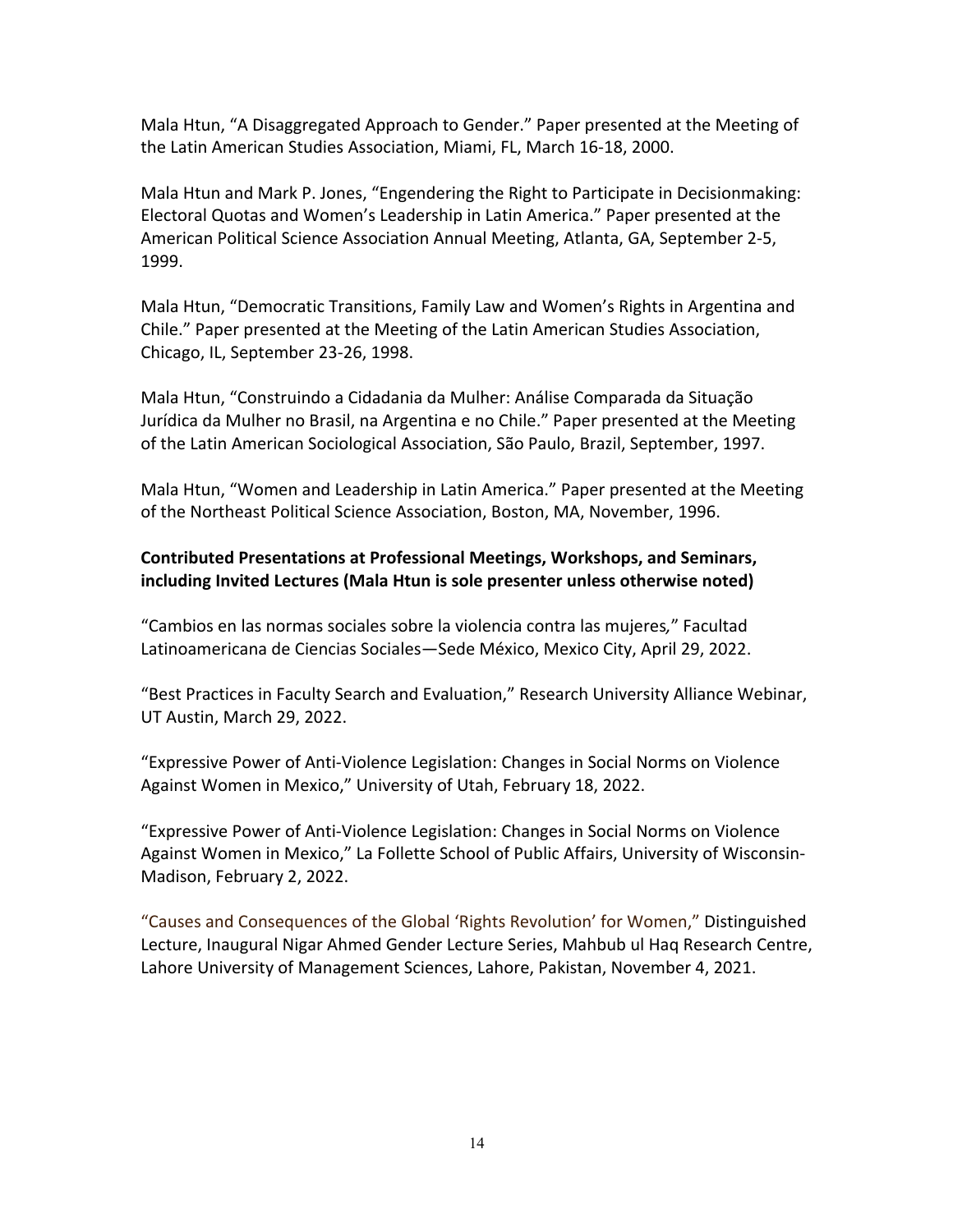"Expressive Power of Anti-Violence Legislation: Changes in Social Norms on Violence Against Women in Mexico," Comparative Politics Research Workshop, Yale University, November 2, 2021.

"Women's Rights and the State in Latin America," Keynote Lecture, Encuentro de Género y Políticas Públicas, Facultad Latinoamericana de Ciencias Sociales—Sede México, Mexico City, October 15, 2021.

"Changes in Social Norms on Violence Against Women in Mexico," Human Rights on the Edge Symposium, Arizona State University, April 29-30, 2021.

"Gender and Racial Impacts of Covid-19," Panel sponsored by Center for Intersectional Gender Studies and Research, Utah State University, April 8, 2021.

"Managerial Engagement to Promote DEI in STEM," Keynote presentation, Drosophila Research Conference, Genetics Society of America, March 25, 2021.

"Violence Against Women in Latin America," U.S. Naval Academy, Annapolis, MD, March 9, 2021.

Mala Htun and Francesca R. Jensenius, "Expressive Power of Anti-Violence Legislation: Changes in Social Norms on Violence Against Women in Mexico," Kennedy School of Government, Harvard University, February 25, 2021.

"Violence Against Women Legislation as an Aspirational Right," Institute for Latin American Studies, Columbia University, October 1, 2020.

"Violence Against Women Legislation and Changes in Social Norms in Mexico," Comparative Politics Colloquium, University of California Berkeley, September 24, 2020.

"Caregiving and the Covid Pandemic," Virginia Tech Chapter of American Association of University Professors (AAUP), July 29, 2020.

"Covid-19 and Women's Advancement," Reunion of Daedalus Women and Equality Conference—Covid Context, July 21, 2020.

"Public Opinion on Women's Rights and Roles in Myanmar," European Association of Development Training and Research Institutes Webinar, June 17, 2020.

"Global Overview of Family Law," Global Campaign for Equality in Family Law, Online Campaign Launch. Sponsored by: Equality Now, UN Women, Musawah, Act Church of Sweden, Femnet, Muslim for Progressive Values, Solidarity for African Women's Rights, Women's Learning Partnership, and CLADEM. March 25, 2020.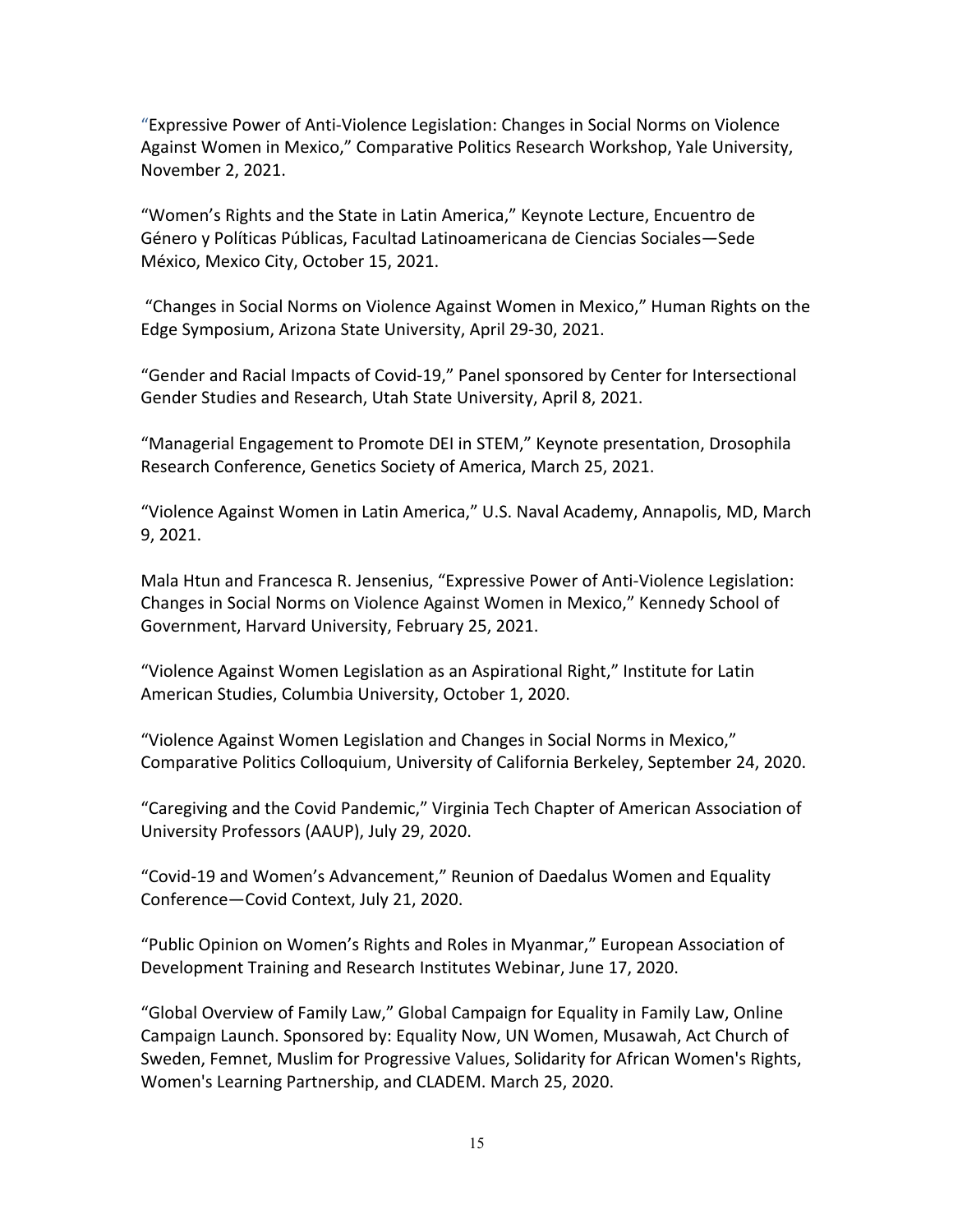"Effects of Sexual Misconduct Training on University Campuses," Regional Discussion on Sexual Assault and Sexual Harassment at America's Colleges, Universities and Service Academies, Hosted by U.S. Navy and University of New Mexico, Albuquerque, NM, February 6, 2020.

"Logics and Consequences of Family Law Reform," Global Campaign for Muslim Family Law Reform: South and Southeast Asia Workshop, Kuala Lumpur, October 11, 2019.

"Recruiting and Retaining Faculty of Color: The Small Numbers Problem," Annual Meeting of the American Political Science Association, Washington, D.C., August 30, 2019.

"Diversity and Inclusion in the Academy: Strategies and Challenges in Faculty Search, Gender Publication Gaps, and Sexual Harassment," Natural Sciences Research Seminar, University of Oregon, May 9, 2019.

"Changing Institutional Climates: Strategies for Academic Units," Natural Sciences Diversity Committee, University of Oregon, May 9, 2019.

Mala Htun and Francesca Jensenius, "Violence Against Women: Laws, Norms, and Challenges Ahead," Daedalus authors' conference, American Academy of Arts and Sciences, Cambridge, MA, April 6, 2019.

"Diversity and Inclusion in Political Science, STEM, and Beyond," Panel on Gender in the Social Science Professions, University of Massachusetts, Amherst, February 21, 2019.

"Legal Regimes, Social Norms, and Gender Equality in Myanmar," Paper presented at workshop on Development Challenges in Myanmar, University of Uppsala, Sweden, February 14-15, 2019.

"Diversity and Inclusion in Political Science, STEM, and Beyond," Departments of Political Science and Peace and Conflict Studies, University of Uppsala, Sweden, February 13, 2019.

"Implementing the Rights Revolution: Sexual Assault and Harassment Training on College Campuses," Gender and Politics Workshop, University of Uppsala, Sweden, February 13, 2019.

"Implementing the Rights Revolution: Sexual Assault and Harassment Training on College Campuses," Comparative Politics Workshop, University of Chicago, January 15, 2019.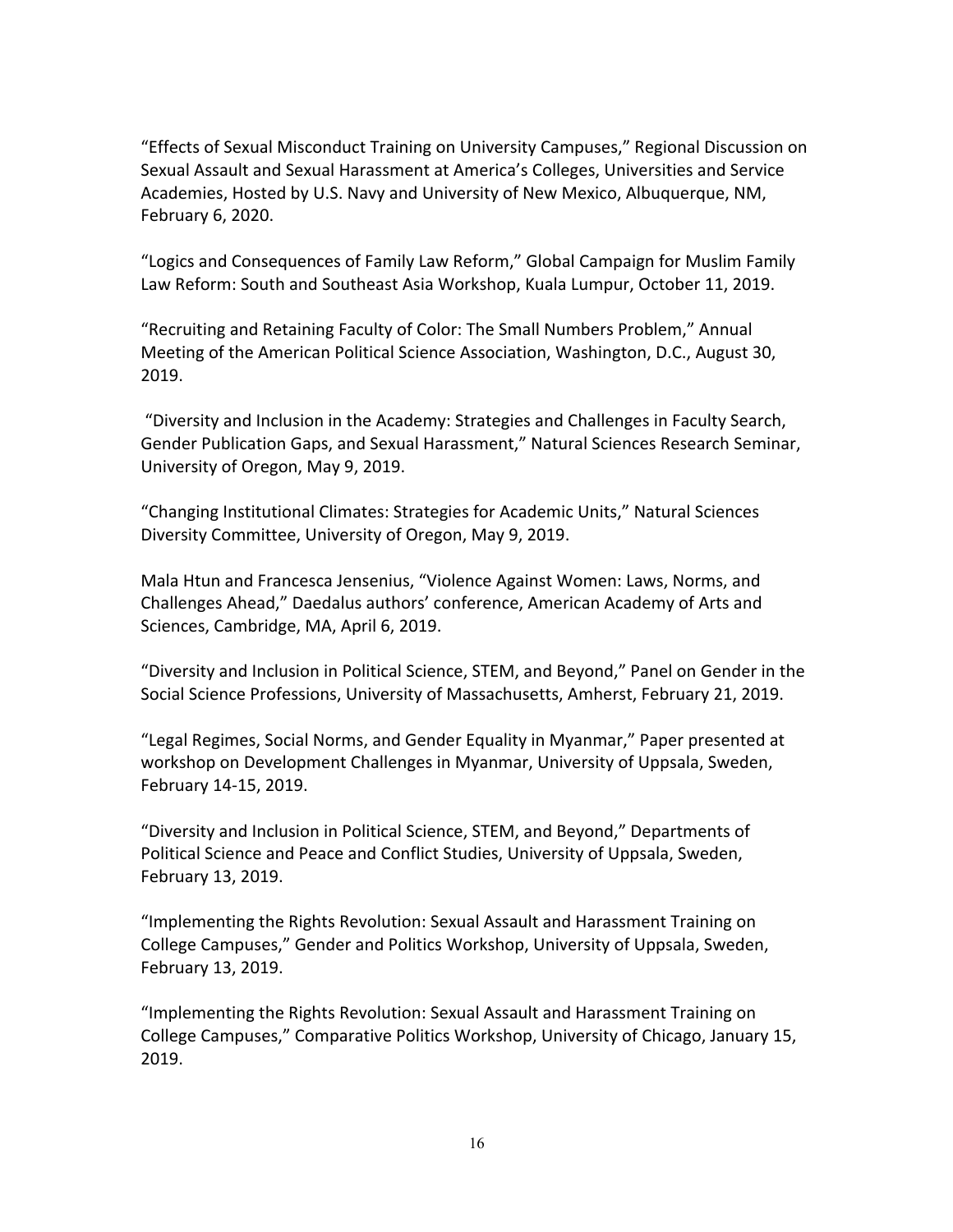"Does Sexual Assault and Harassment Training Work?" Institute for Advanced Study, University of Minnesota, December 5, 2018. Cosponsored by the Hubbard School of Journalism and Mass Communication, the School of Public Health, the Aurora Center, and the departments of Psychology, Political Science, Communication Studies, Spanish and Portuguese Studies, Organizational Leadership, Policy and Development, and Sociology.

"Making Rights Real: General Rapporteur's Report," World Forum for Democracy, Council of Europe, Strasbourg, France, November 19-21, 2018.

"Implementing the Rights Revolution: Sexual Assault and Harassment Training on College Campuses," Comparative Historical Analysis Workshop, Northwestern University, October 5, 2018.

"Gender Discriminatory Laws and Women's Economic Agency," Comparative Politics Workshop, University of Minnesota, April 11, 2018.

"Diversity and Inclusion in the University," Workshop on Power, Equity and Diversity, University of Minnesota, April 11, 2018.

Mala Htun, Carlos Contreras, Melanie Dominguez, Francesca Jensenius, and Justine Tinkler, "Effects of Mandatory Sexual Misconduct Training at UNM." Workshop on Sexual Harassment on College Campuses: Problems, Solutions, Analyses. University of New Mexico, February 13, 2018.

Mala Htun, Francesca Refsum Jensenius, and Jami Nelson Nuñez, "Gender Discriminatory Laws and Women's Agency," Paper presented at workshop on Legal Regimes and Women's Empowerment, Christian Michelsen Institute, Bergen, Norway, January 10, 2018.

Mala Htun and Francesca Refsum Jensenius, "Discovering the Right Questions by Comparing Extremes: Women's Empowerment in the United States, Norway, and Japan," Paper presented at the Workshop on Rethinking Comparison, City College, New York City, October 20-21, 2017.

Mala Htun and Francesca Refsum Jensenius, "Aspirational Laws as Weak Institutions: Legislation to Combat Violence Against Women in Mexico," Conference on Weak Institutions, Rapoport Center for Human Rights and Justice, University of Texas at Austin, September 29, 2017.

Mala Htun and Francesca Refsum Jensenius, "State Policy and Women's Economic Agency in Japan, the U.S., and Norway," Ochanomizu University, Tokyo, June 8, 2017.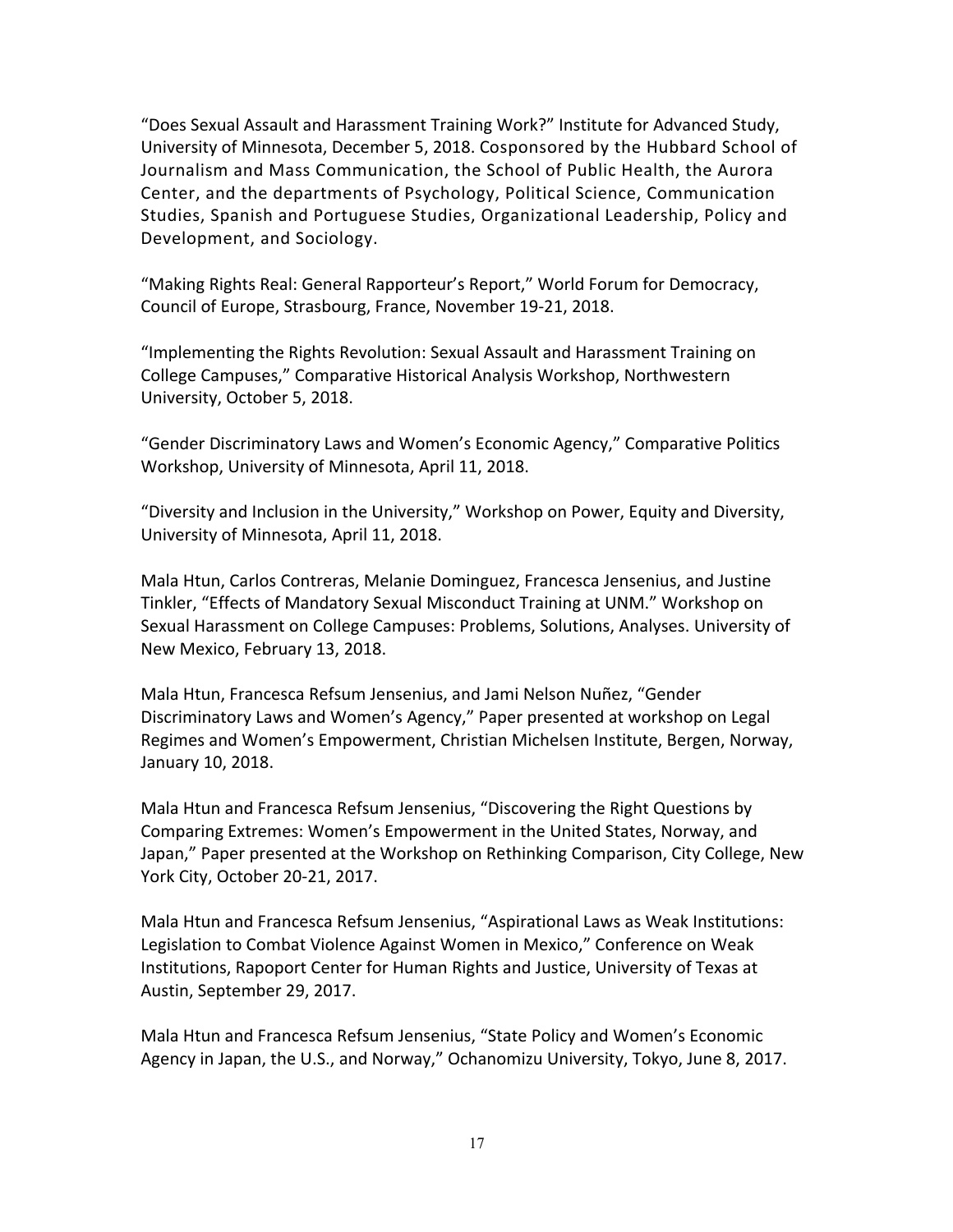"Women's Rights in Theory and Practice: Violence Against Women in Mexico," David Rockefeller Center for Latin American Studies Tuesday Seminar, March 28, 2017.

"Three Worlds of Women's Rights," Comparative Politics Colloquium, University of Pennsylvania, February 23, 2017.

"Three Worlds of Women's Rights," Comparative Politics Colloquium, University of Wisconsin-Madison, January 26, 2017.

"States and the Logics of Gender Justice," Exploratory Meeting on Gender Equality, American Academy of Arts and Sciences, Cambridge, MA, December 10, 2016.

"Inclusion Without Representation," Event on "Women in Elected Politics: Variations, Barriers, and Effects," Norwegian Institute for International Affairs, Oslo, June 14, 2016.

Mala Htun and Francesca Refsum Jensenius, "Violation against Women as a Violation of Human Rights? Legal Power and the Resilience of Social Norms in Mexico," Paper presented at the Conference on Weak Institutions in Latin America, Weatherhead Center for International Affairs, Harvard University, May 9-10, 2016.

"PB and J in the Context of U.S. Social Policy," Annual Peanut Butter and Jelly Brown Bag Luncheon, National Hispanic Cultural Center, Albuquerque, NM, April 7, 2016.

"Reproduction, Women's Health, and the State," Feminist Research Institute 20<sup>th</sup> Anniversary Celebration, University of New Mexico, April 6, 2016.

"States and the Logics of Gender Justice: Family Law, Violence, and Care Work in Latin America and Beyond," Comparative Politics Seminar, Columbia University, March 2, 2016.

"States and the Logics of Gender Justice: Family Law, Violence, and Care Work," Political Science Department Seminar, Johns Hopkins University, January 28, 2016.

"Courtney Jung and *Lactivism*," New School for Social Research, New York, December 4, 2015.

"Emergence of an Organized Politics of Race in Latin America," Second Meeting of the APSA Task Force on Racial and Class Inequalities in the Americas, University of California-Berkeley, June 2, 2015.

"Race and Class in North and South America," Meeting of the APSA Task Force on Racial and Class Inequalities in the Americas, University of California-Berkeley, December 12, 2014.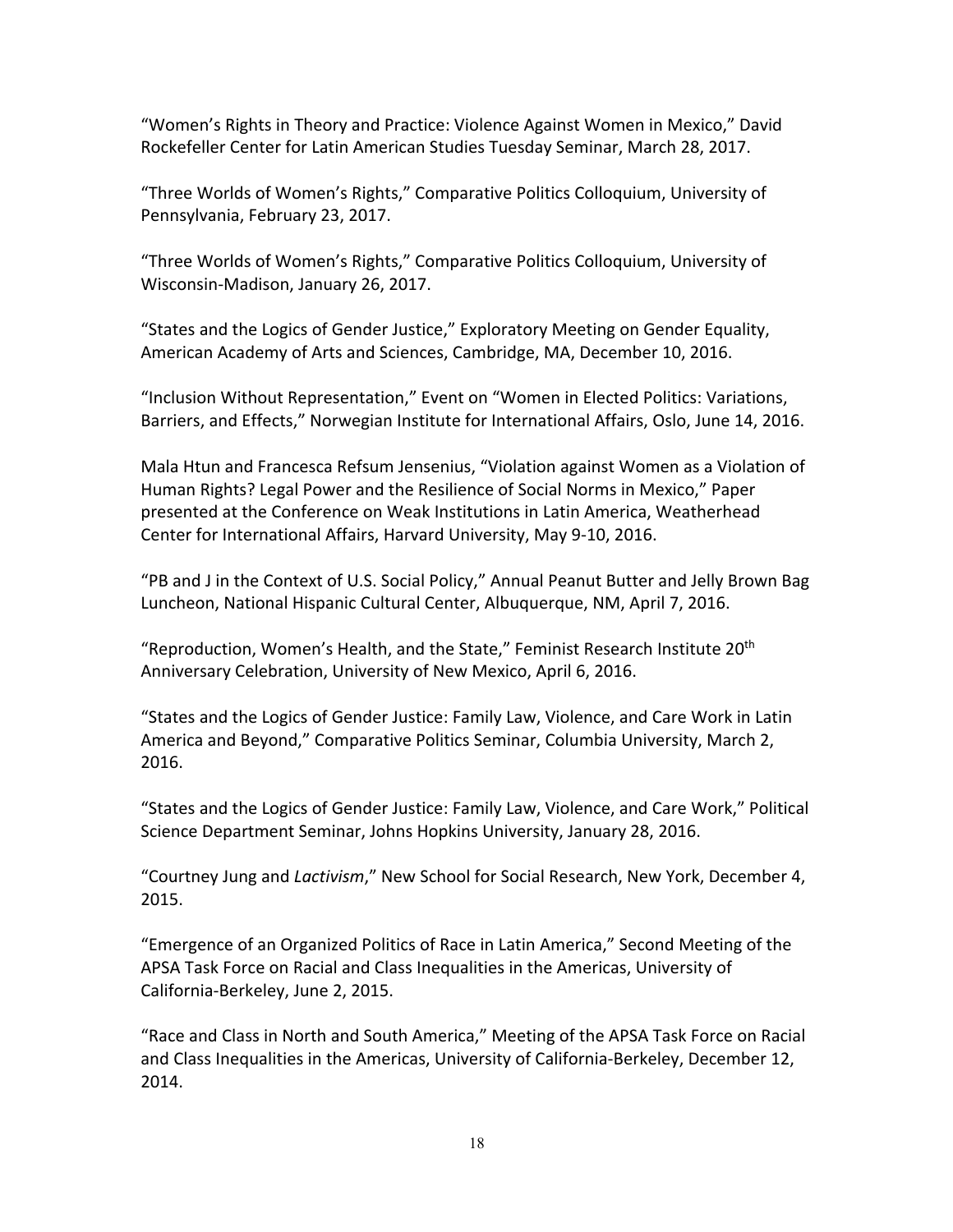"States and Sex Equality: Family Law and Violence Against Women," Public Lecture at Bergen Resource Center for International Development, Bergen, Norway, November 13, 2014.

"Religious Power, the State, Women's Rights, and Family Law," Paper presented at the Workshop on Legislating Marriages: Family Law and Democratization in Africa and Asia, Christian Michelsens Institute, Bergen, Norway, November 13-14, 2014.

"Consequences of Representation: Electoral Quotas for India's Ex-Untouchables," Book Conference for Francesca Jensenius, Institute for International Studies, University of California, Berkeley, October 22, 2014.

"Women's Rights in Family Law," Seminar on Women's Participation in Family and Cultural Life, Working Group on Discrimination Against Women in Law and Practice, United Nations Office of the High Commissioner for Human Rights, Palais de Nations, Geneva, October 10, 2014.

"Inclusion Without Representation: Gender Quotas and Ethnic Reservations in Latin America," School of Government and Public Policy Speaker Series, University of Arizona, Tucson, September 19, 2014.

"Politics of Inclusion in Latin America," CRICS Workshop, Georgetown University, Washington, D.C., October 21, 2013.

"Can Representative Democracies Promote Gender Justice and End Women's Subordination?" Paper presented at the Workshop on Anxieties of Democracy, Social Science Research Council, New York, NY, May 23-24, 2013.

"Gender Parity, Equality, and the State," Presentation at Conference on Contested Responses to Gendered Inequalities, Yale Law School and Yale Women's Faculty Forum, New Haven, CT, April 23-24, 2013.

"States and Gender Equality: Comparative Analysis of the Politics of Change," Presentation for Albuquerque Council on Foreign Relations, Albuquerque, NM, December 10, 2012.

"Politics of Inclusion: Women, Afrodescendants, and Indigenous Peoples in Latin America," Human Rights Happy Hour, University of Texas at Austin Law School, Austin, TX, October 16, 2012.

"Women's Empowerment and Gender Equality," DFID-IDRC Expert Meeting on Women's Political Empowerment, London, UK, Sept 11-12, 2012.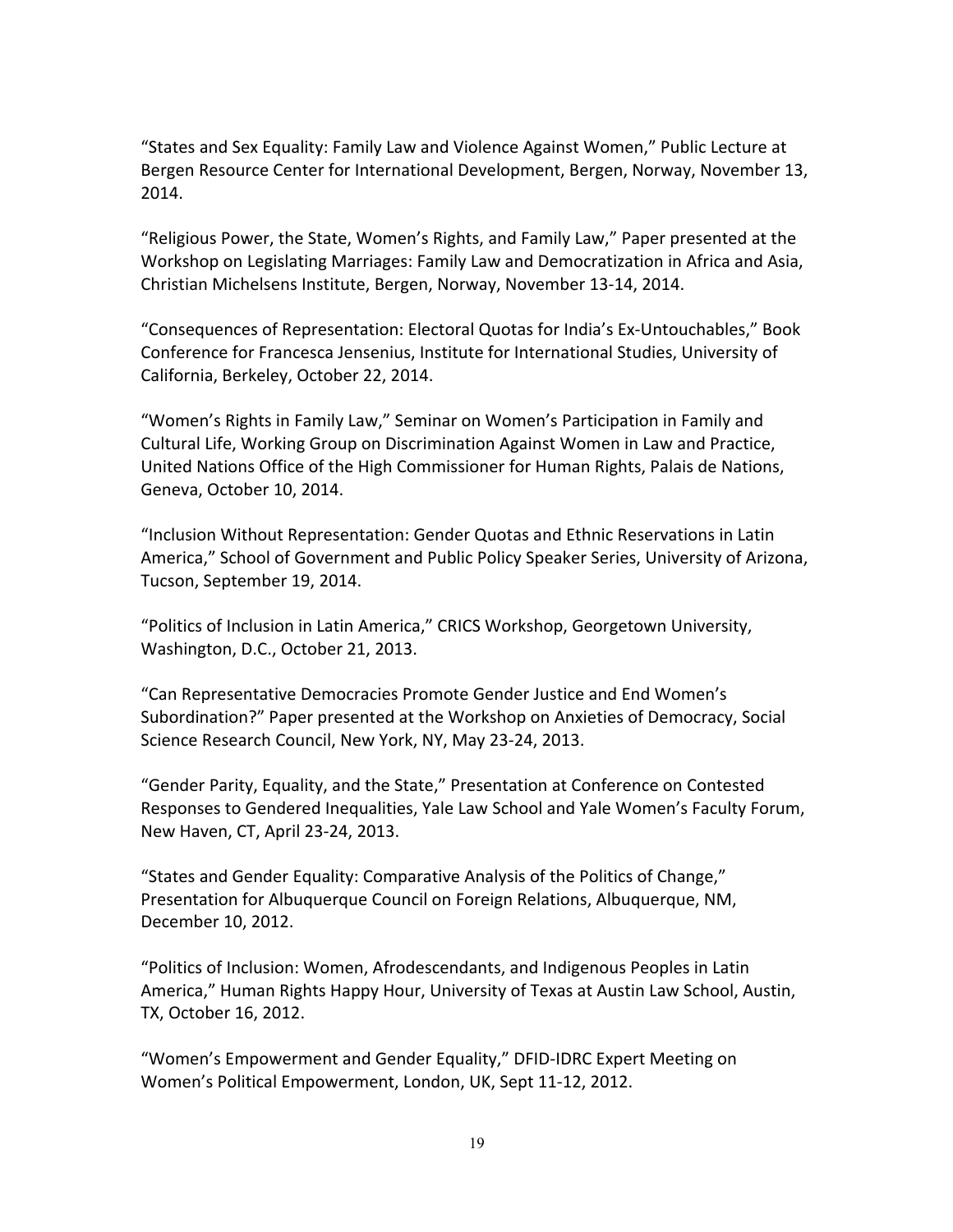"Representación y inclusión política de las mujeres," Keynote address at international conference on "Participación política de mujeres en Chile: democracia y acción positiva," Santiago, Chile, April 26-28, 2012.

"Representación y inclusión política de las mujeres," Fundación Chile 21, Santiago, Chile, April 27, 2012.

"Representación y inclusión política de las mujeres," Universidad del Valle, Santiago, Chile, April 25, 2012.

"Representación y inclusión política de las mujeres," Universidad del Desarollo, Santiago, Chile, April 24, 2012.

"Politics of Inclusion: Gender Quotas and Ethnic Reservations in Latin America," Purdue University, West Lafayette, IN, March 29, 2012.

"Political Inclusion and Representation of Afrodescendant Women in Latin America," Conference on Identity, Gender, and Representation, Texas A & M University, College Station, TX, February 24-25, 2012.

"Politics of Inclusion: Gender Quotas and Ethnic Reservations in Latin America," University of Wisconsin, Madison, WI, November 11, 2011.

"Cuotas dobles: Como lograr que un mayor número de mujeres afrodescendientes lleguen al poder," *Cuarto Encuentro y Conferencia Regional de Mujeres Afrodescendientes*, San José, Costa Rica, July 26-27, 2011.

"Rights, Gender Equality, and Democracy," Keynote Technical Overview, Gender and Democracy Day, United Nations, New York, NY, May 4, 2011.

"Communism, Colonialism, and Clerical Power: Historical Legacies and Feminist Activism in the Struggle for Family Law," Universiti Kebangsaan Malaysia, Kuala Lumpur, April 27, 2011.

"Communism, Colonialism, and Clerical Power: Historical Legacies and Feminist Activism in the Struggle for Family Law," University of Illinois College of Law, Champaign, IL, April 7, 2011.

"Presence without Empowerment? Gender Quotas, Reproductive Rights, and Violence Against Women in Latin America," Latin American and Iberian Institute, University of New Mexico, Albuquerque, NM, February 9, 2011.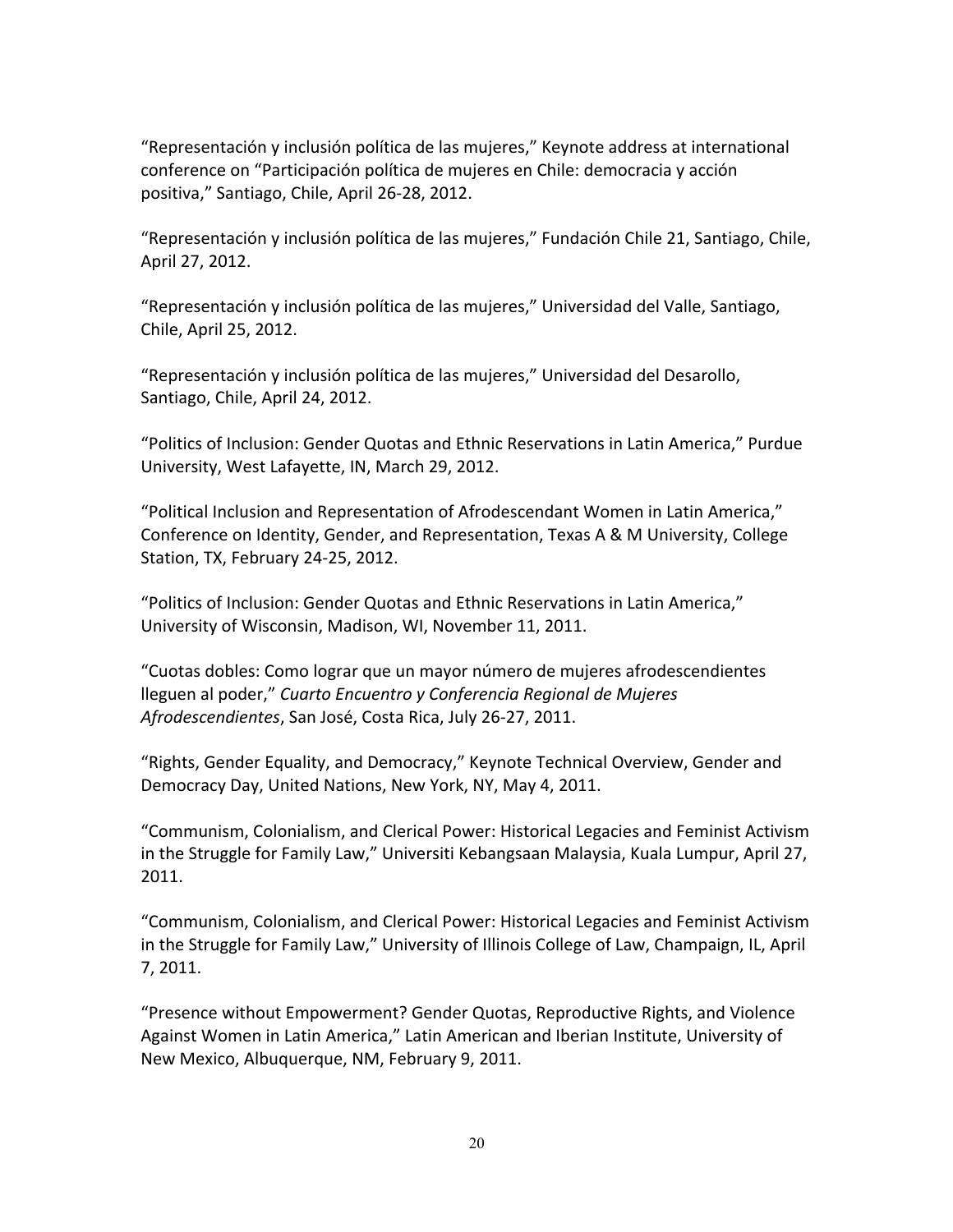"Presence without Empowerment? Gender Quotas, Reproductive Rights, and Violence Against Women in Latin America," Center for Latin American Studies, University of Chicago, Chicago, IL, January 27, 2011.

"State Power, Religion, and Women's Rights: Struggles for Family Law in 70 Countries," University of Chicago Comparative Politics Workshop, Chicago, IL, January 26, 2011.

"State Power, Religion, and Women's Rights: Struggles for Family Law in 70 Countries," Workshop on Promoting Gender Egalitarian Policy Change, UNRISD, Geneva, Switzerland, December 6-7, 2010.

"State Power, Religion, and Women's Rights: Struggles for Family Law in 70 Countries," Department of Political Science, University of Minnesota, Minneapolis, MN, November 11, 2010.

"Comparative Politics of Inclusion: Indigenous Reservations and Gender Quotas in Bolivia," Department of Political Science, University of Toronto, Toronto, ON, October 8, 2010.

"Family Law, Violence Against Women, and Reproductive Rights in Comparative Perspective," Department of Political Science, University of New Mexico, Albuquerque, NM, April 28, 2010.

"Family Law, Violence Against Women, and Reproductive Rights in Comparative Perspective," Kennedy School of Government, Harvard University, Cambridge, MA, April 22, 2010.

"Sex Equality in Family Law: Religion, Custom, and the State in Comparative Perspective," Conference on Human Rights, Legal Systems, and Customary Cultures Across the Global South, Indiana University Maurer School of Law, Bloomington, IN, April 9-10, 2010.

"Family Law, Violence Against Women, and Reproductive Rights in Comparative Perspective," Cornell University Department of Government, Ithaca, NY, February 12, 2010.

"States and Sex Equality: Explaining Why Governments Promote Women's Rights in Latin America and the World," UNIFEM/UNDP, United Nations, New York, NY, May 26, 2009.

"States and Sex Equality: Explaining Why Governments Promote Women's Rights in Latin America and the World," David Rockefeller Center for Latin American Studies, Harvard University, Cambridge, MA, April 7, 2009.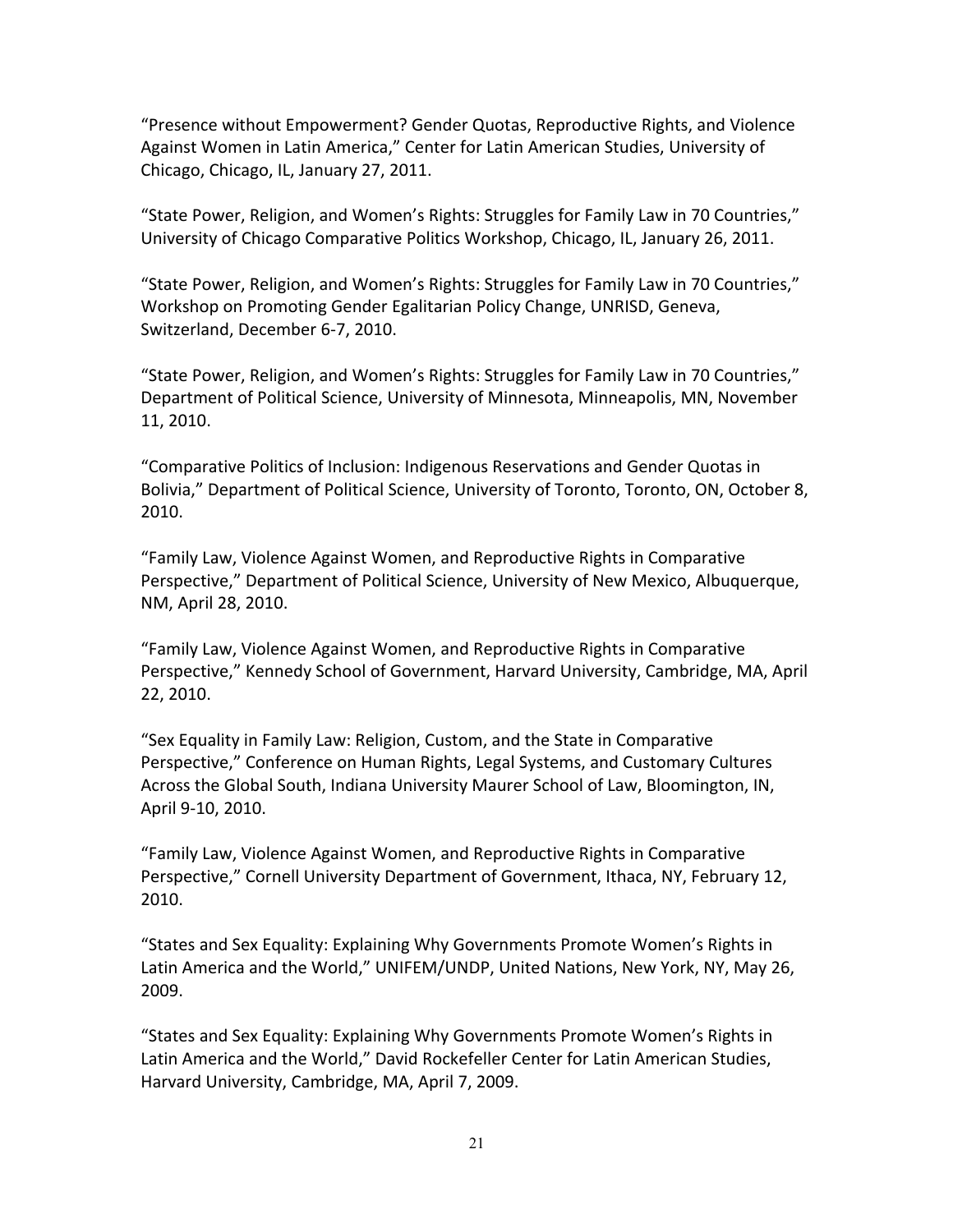"Gender, Quotas, and Governance in Latin America," International Association of Feminist Economics Annual Meeting, Torino, Italy, June 19-21, 2008.

"Economic Inequality Between Women and Men in Japan: Causes and Consequences," Council on Foreign Relations-Hitachi International Affairs Fellowship Annual Meeting, Washington, D.C., May 16, 2008.

"Women in Politics Worldwide: How Did They Get There? Do They Make a Difference?" Lecture to commemorate International Women's Day, The New School, New York, NY, March 6, 2008.

Mala Htun and S. Laurel Weldon, "When Do Governments Promote Women's Rights? Toward a Comparative Politics of States and Sex Equality," Paper presented at the conference "Toward a Comparative Politics of Gender," Case Western Reserve University, October 2007.

"Gender Equality and the State: Can Government Policy Promote Social Change in Japan?" Institute for Contemporary Japanese Studies, Temple University, Tokyo, Japan, June 20, 2007.

"Gender, Social Policy, and Equal Opportunities in the United States," Tokyo American Center, Tokyo, Japan, October 24, 2006, March 27, 2007, June 13, 2007.

"Gender Equality and the State: Can Government Policy Promote Social Change in Japan?" Global Business Division, Hitachi Ltd., Tokyo, Japan, June 7, 2007.

"Gender, Social Policy, and Equal Opportunities in the United States," Pudong Institute for the U.S. Economy, Shanghai, China, May 28, 2007.

"Gender, Social Policy, and Equal Opportunities in the United States," University of Fukuoka, Fukuoka, Japan, May 10, 2007.

"Will Hillary Clinton be Elected President? Women and Politics in the United States," Avanti Magazine, Fukuoka, Japan, May 10, 2007.

"Gender, Social Policy, and Equal Opportunities in the United States," Dawn Center for Gender Equality, Osaka, Japan, March 22, 2007.

"Gender Equality and the State: Can Government Policy Promote Social Change in Japan?" Contemporary Japan Study Group, Institute of Social Science, University of Tokyo, Tokyo, Japan, October 25, 2006.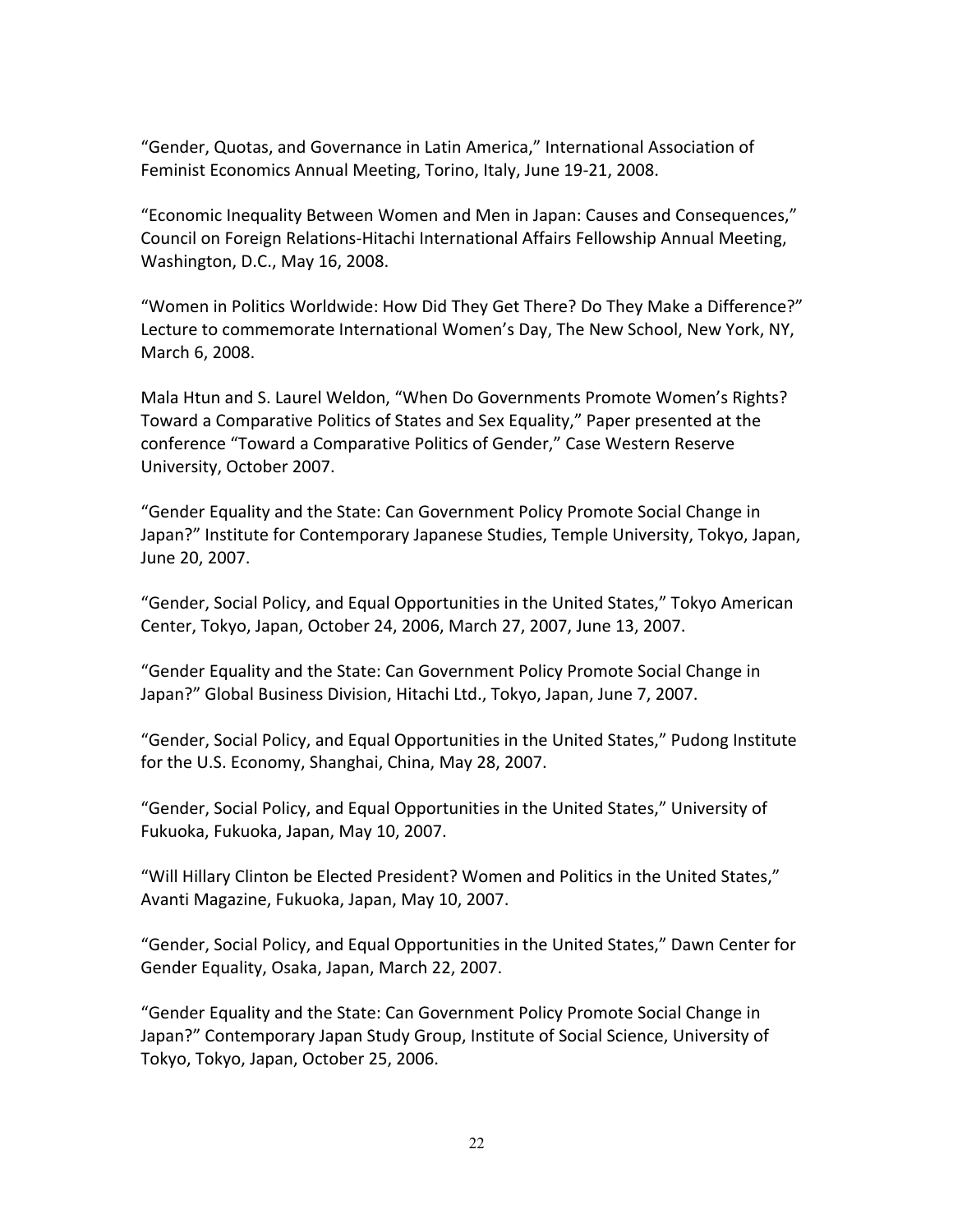"Sex, Race, and Representation," Paper presented at Faculty Workshop at the Dickey Center for International Understanding, Dartmouth College, Hanover, NH, February 15, 2006.

"Sex, Race, and Representation in Latin American Politics: Why Women Got Quotas and Afrodescendants and Indigenous Peoples Did Not." Department of History and Program in Women's Studies, University of Pittsburgh, Pittsburgh, PA, October 17, 2005.

"Governance and Women's Rights." Special Assembly of the United Nations Office of the High Commissioner for Least Developed Countries, Landlocked Developing Countries, and Small Island Developing Countries (UN-OHRLLS), United Nations Secretariat, New York, NY, September 26, 2005.

"Why Women, But Not Afrodescendants or Indigenous Peoples, Got Quotas in Politics in Latin America," Princeton University Program on Latin American Studies, Princeton, NJ, September 20, 2005.

"Why Women, But Not Afrodescendants or Indigenous Peoples, Got Quotas in Politics in Latin America," Paper presented at the Janey Conference on Latin American Studies, New School for Social Research, New York, NY, April 15, 2005.

"Why Women, But Not Afrodescendants or Indigenous Peoples, Got Quotas in Politics in Latin America," Harvard-MIT Joint Faculty Seminar on Political Development, MIT Faculty Club, Cambridge, MA, April 13, 2005.

"Gender and Sexuality in Brazil." David Rockefeller for Latin American Studies, Harvard University, Cambridge, MA, April 13, 2005.

"Values versus Citizenship: Church and State in the Struggle over Latin America's Social Agenda." Paper presented at the Conference on Contemporary Catholicism, Religious Pluralism, and Democracy in Latin America, University of Notre Dame, Notre Dame, IN, March 31-April 1, 2005.

"Women and Political Power," City College, New York, NY, March 26, 2005.

"Democracia y participación en el siglo XXI," Inter-American Development Bank, Washington, D.C., March 8, 2005.

"Why Women, But Not Afrodescendants or Indigenous Peoples, Got Quotas in Politics in Latin America," Politics Department, New School for Social Research, New York, NY, February 9, 2005.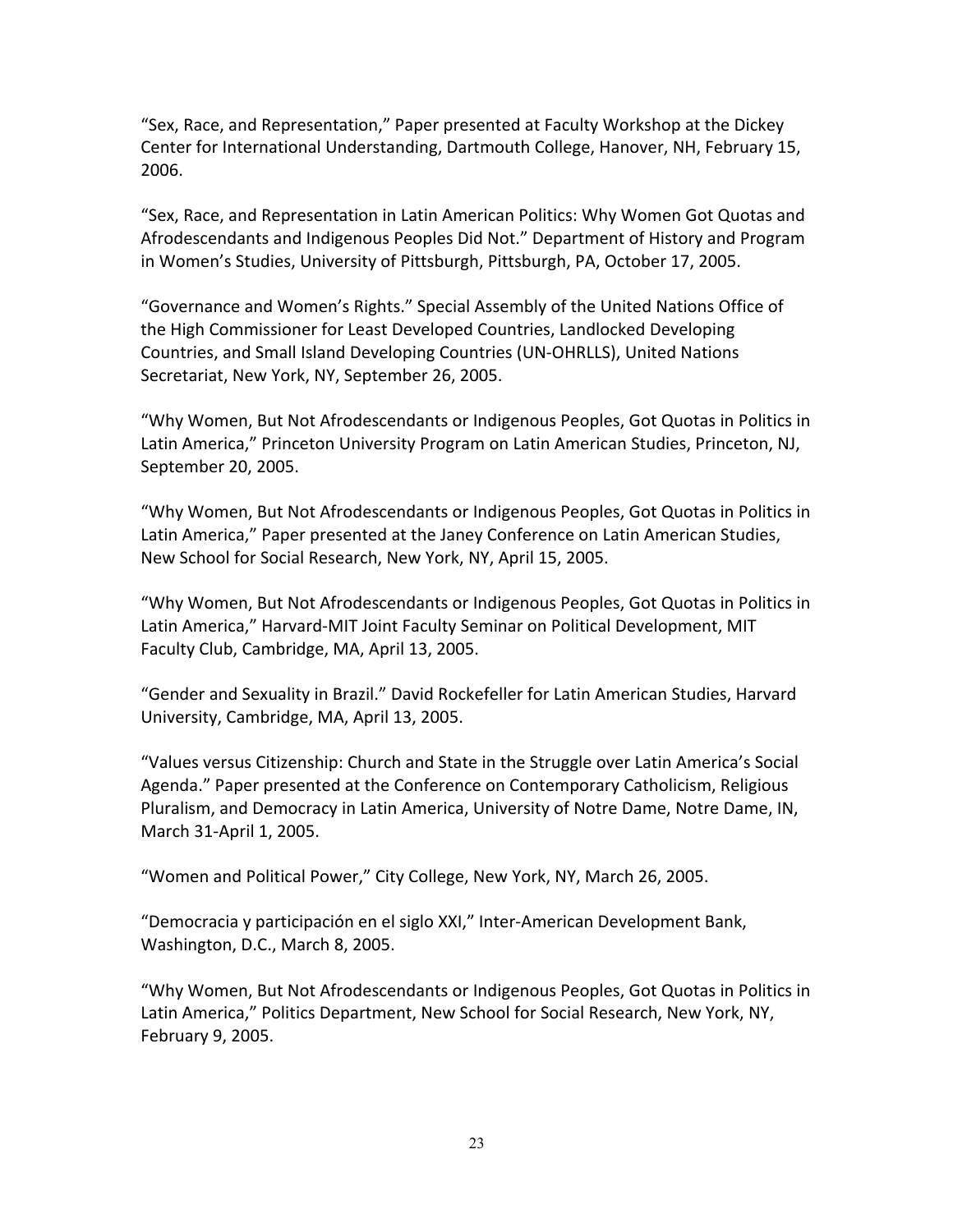"Why Women, But Not Afrodescendants or Indigenous Peoples, Got Quotas in Politics in Latin America," Comparative Politics Workshop, University of Chicago, Chicago, IL, January 19, 2005.

"Sex, Race, and Representation: Inclusion and Difference in Latin America and Beyond," Kellogg Institute for International Studies, University of Notre Dame, Notre Dame, IN, September 7, 2004.

"Género, raza, y representación: mecanismos de participación política de 'minorias'," Universidad Central, July 1, 2004, Bogotá, Colombia.

"Género, raza, y representación: mecanismos de participación política de 'minorias'," Universidad de los Andes, Bogotá, Colombia, June 10, 2004.

"Sex Equality and the State in Latin America: The End of Women's Rights," Council on Foreign Relations, New York, NY, May 12, 2004.

"Is Gender Like Ethnicity? The Political Representation of Identity Groups," United Nations Development Program, New York, NY, March 17, 2004.

"Are Women Leaders and Democratic Governance Needed for Progressive Policy? Puzzles from Brazil," David Rockefeller Center for Latin American Studies, Harvard University, Cambridge, MA, February 26, 2004.

"Race, Gender, and Politics in Brazil," Inter-American Development Bank, Washington, D.C., October 7, 2003.

"The Roman Catholic Church and the Politics of Abortion and the Family in Latin America." Paper presented at Workshop on Contemporary Challenges to Catholicism in Latin America, University of Notre Dame, Notre Dame, IN, October 2-3, 2003.

"Gender Rights in Transition: Comparative Perspectives on Cuba." Paper presented at the Workshop on Cuba's Democratic Transition, University of Notre Dame, Notre Dame, IN, September 3-4, 2003.

"The Politics of Advancing Women's Rights," Ninth Annual Harvard International Development Conference, Kennedy School of Government, Cambridge, MA, April 4-5, 2003.

"Equal Representation for All? The Politics of Race and Gender Quotas in Brazil, Spanish America, and Beyond," David Rockefeller Center for Latin American Studies, Harvard University, Cambridge, MA, February 4, 2003.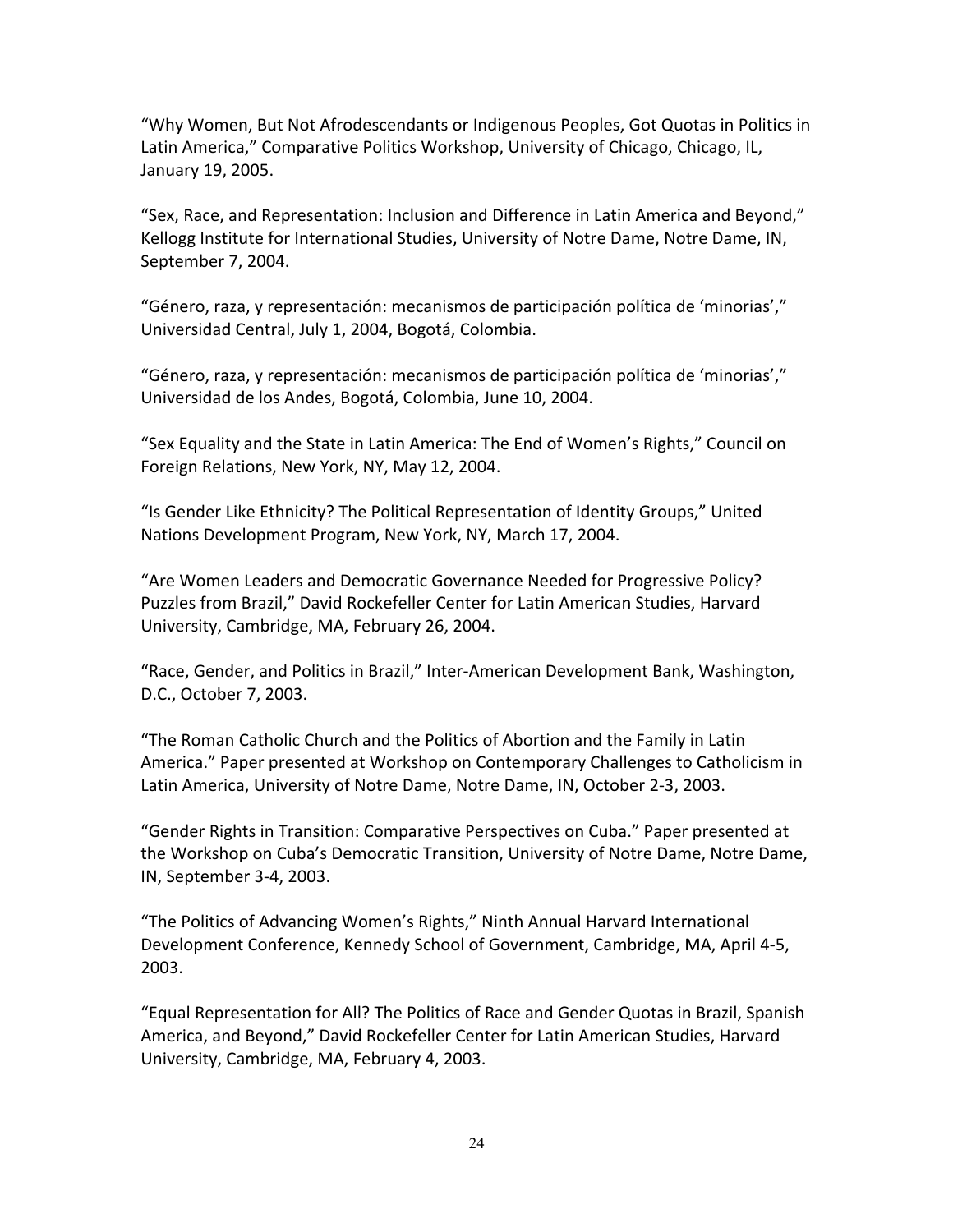"Equal Representation for All? The Politics of Race and Gender Quotas in Brazil, Spanish America, and Beyond," Radcliffe Institute, Harvard University, Cambridge, MA, January 22, 2003.

"Ações afirmativas de gênero e raça na América Latina: Refletindo sobre as experiências." State University of Rio de Janeiro (Universidade Estadual do Rio de Janeiro-UERJ), Graduate Program in Social Science, Rio de Janerio, Brazil, July 1, 2002.

"Regulating Intimacy under Dictatorship and Democracy: Policy Struggles over Abortion, Divorce, and Equality in Argentina, Brazil, and Chile," Institute for Latin American Studies, Columbia University, New York, NY, May 1, 2002.

"Regulating Intimacy under Dictatorship and Democracy: Policy Struggles over Abortion, Divorce, and Equality in Argentina, Brazil, and Chile." Center for Latin American Studies, New York University, New York, NY, April 30, 2002.

"Puzzles of Women's Rights: Brazil in Comparative Perspective." Paper presented at the Symposium on Social Reform in Brazil, Bildner Center for Western Hemisphere Studies, City University of New York Graduate Center, New York, NY, April 8-9, 2002.

"Women's Influence in International Affairs," Inter-American Development Bank Annual Board of Governors Meeting, Fortaleza, Brazil, March 10-13, 2002.

"Los derechos de la mujer: Logros y retos en México e América Latina." Conference on "Gender and Development in Mexico," Instituto Technológico Autónomo de México (ITAM), Mexico City, Mexico, May 11, 2001.

"Abortion: Social Crisis and Political Stalemate in Latin America." Northeastern University Feminist Issues Colloquium, Boston, MA, April 19, 2001.

"Advancing Women's Rights in the Americas," The Leadership Council for Inter-American Summitry, Washington, D.C., December 5, 2000.

"Two Puzzles of Women's Rights in Brazil," Panel on "Brazil 500 Anos: How Far Has It Come and Where is it Going?" University of Connecticut, Storrs, CT, November 3, 2000.

"El liderazgo de las mujeres en América Latina: Tendencias y retos," Seminar on "Liderazgo de la Mujer: Teoría y Práctica." Interamerican Development Bank. Cancún, México, August 28-30, 2000.

"Ley de Cupos: 50/50?" Lecture at the National Senate, Buenos Aires, Argentina. Organized by the Fundación Mujeres en Igualdad and the Sergio Karakachoff Foundation, August 14, 2000.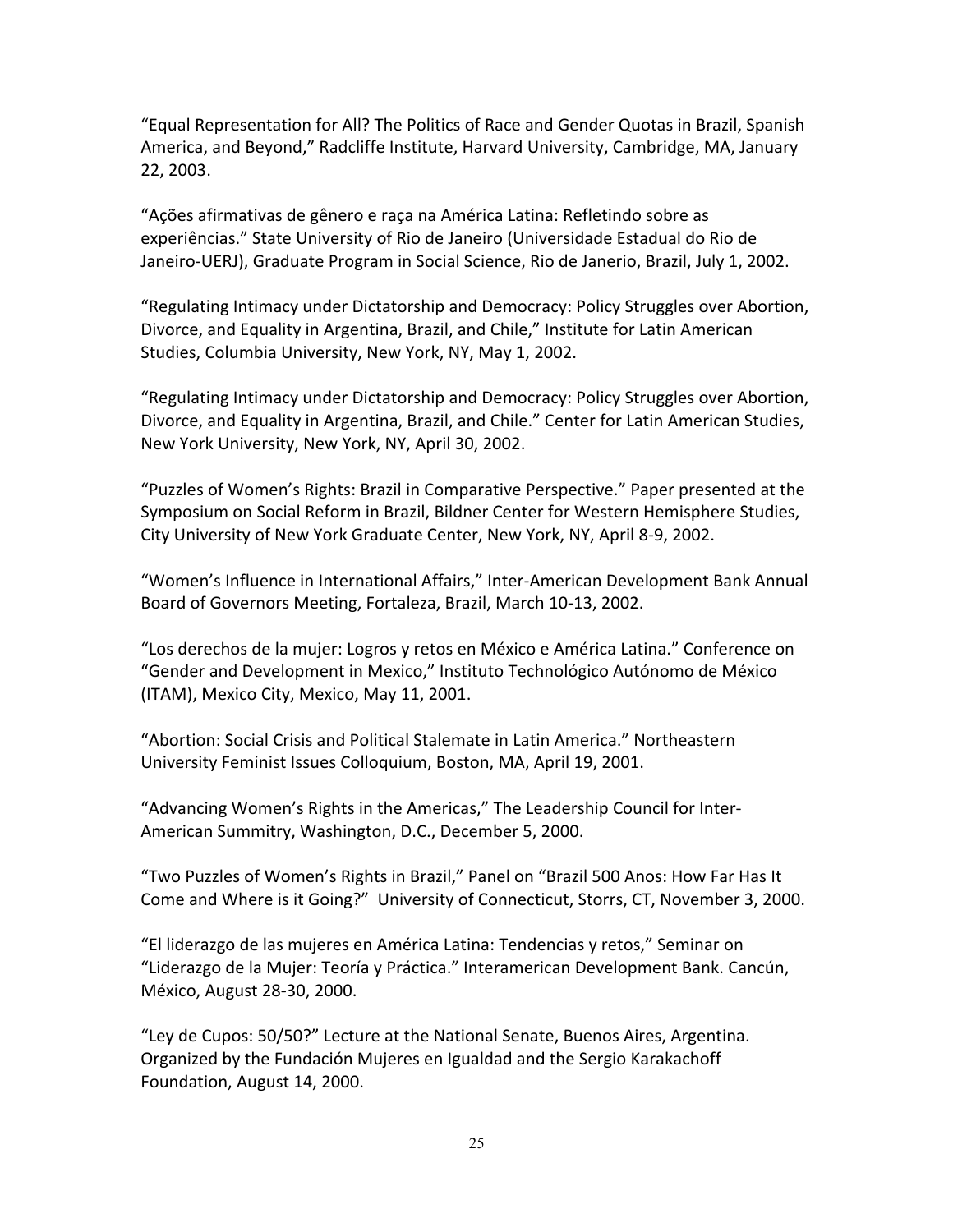"A política de cotas na América Latina." Seminar on "Mulheres na política/Mulheres no Poder." Chamber of Deputies, Brasília, Brazil, May 16-17, 2000.

"Una relación inesperada: Autoritarismo y derechos femeninos." Conference on *Latinoamérica Contemporánea*, Weatherhead Center for International Affairs, Harvard University, Cambridge, MA, December 9, 1999.

"Engendering the Right to Participate in Decisionmaking: Electoral Quotas and Women's Leadership in Latin America in the 1990s." Latin American Tuesday Seminar on Contemporary Issues. David Rockefeller Center for Latin American Studies, Harvard University, Cambridge, MA, October 26, 1999.

"Looking Back, Looking Ahead: Women's Progress in Latin America and Challenges for the Future." Women's Leadership Board Meeting. John F. Kennedy School of Government, Harvard University, Cambridge, MA, October 20, 1999.

Jorge Domínguez and Mala Htun, "Democracy in Latin America." Lecture to the Radcliffe Program for Emerging Women Leaders, Radcliffe College, Cambridge, MA, July 29, 1999.

"Culture, Institutions, and Gender Equality in Latin America." Symposium on Cultural Values and Human Progress, Harvard Academy for International and Area Studies, Cambridge, MA, April 23-26, 1999.

"Promoting Gender Equality and Women's Leadership in Latin America: The Role of International Institutions and Bilateral Donors." Women's Leadership Conference of the Americas Working Group Meeting, Caracas, Venezuela, February 25-26, 1999.

"Parties, Quotas, and Women's Leadership in Latin America." Special forum on Women and Leadership, Inter-American Development Bank, Washington, D.C., December 11, 1998.

"Democracy, Dictatorship, and Gender Rights in Argentina, Brazil, and Chile." Latin American Tuesday Seminar on Contemporary Issues, David Rockefeller Center for Latin American Studies, Harvard University. Cambridge, MA, November 2, 1998.

"Género, derecho y política en el Cono Sur." Centro de Estudios sobre Estado y Sociedad (CEDES) Speaker Series. Buenos Aires, Argentina, August 7, 1998.

"Political Strategy and Women's Activism in Latin America," International Center for Research on Women Speaker Series, Washington, D.C., May 20, 1998.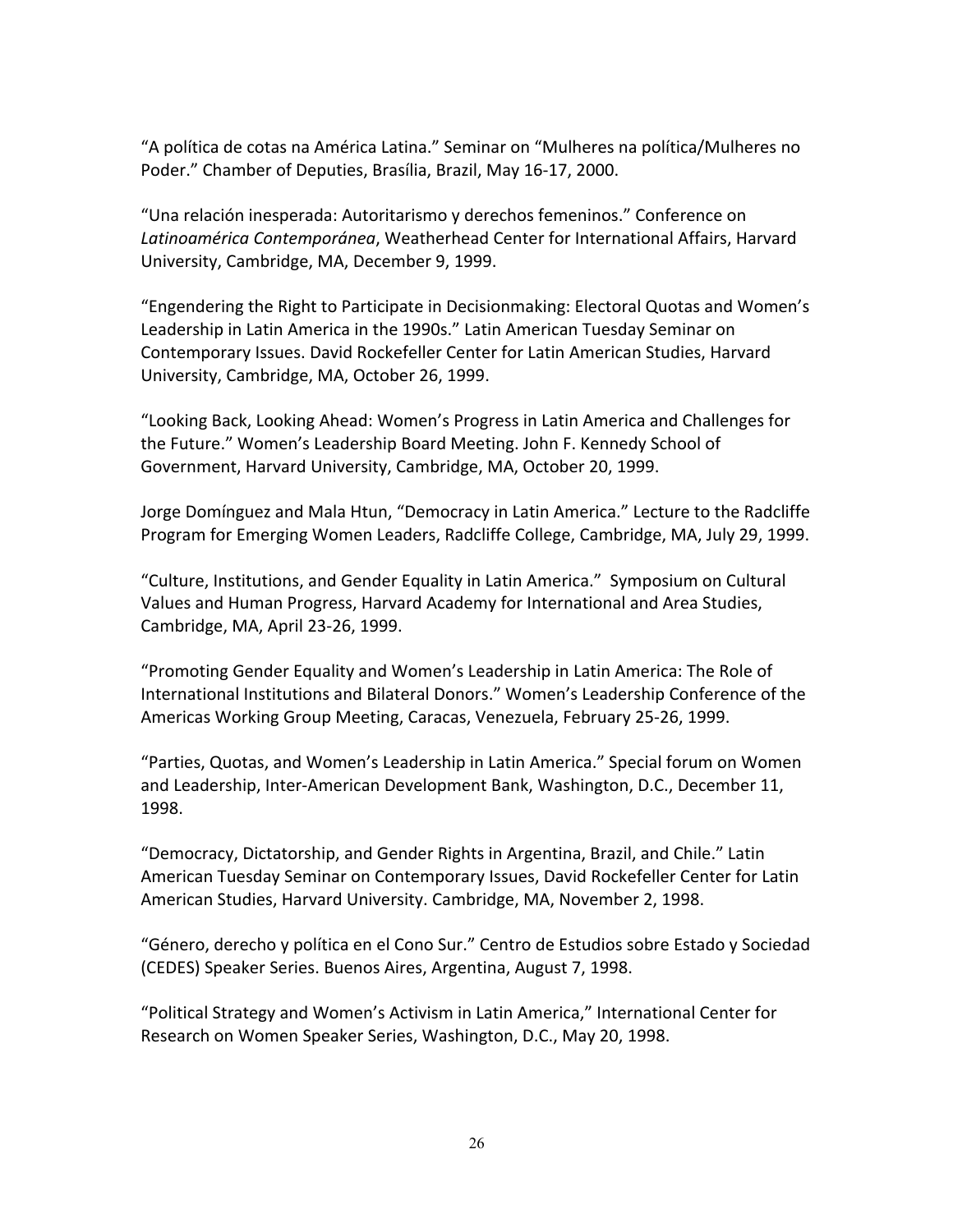"Women's Participation in Latin American Democracies." Inter-American Dialogue Agenda-Setting Conference, Washington, D.C., March 19-20, 1998.

"Derechos y oportunidades de las mujeres en América Latina: problemas y perspectivas." Conference on "Women's Status in Central America: An Evaluation at the Threshhold of the 21st Century" ("*La situación de la mujer en Centro América: una evaluación al umbral del siglo XXI*"), Managua, Nicaragua, March 12-13, 1998.

Joan Caivano and Mala Htun, "International Commitments to Women: A Methodology to Hold Governments Accountable." *Participa* Conference on the Santiago Summit of the Americas, November, 1997, Santiago, Chile.

"Strategies to Implement the Beijing Platform for Action in Latin America and the Caribbean." Steering Committee Meeting of the Women's Leadership Conference of the Americas, Inter-American Dialogue, Washington, D.C., November, 1996.

"Moving into Power: Expanding Women's Opportunities for Leadership in Latin America and the Caribbean." Conference for the Fund for Women's Leadership and Representation, Inter-American Development Bank, Managua, Nicaragua, September, 1996.

"A Diagnostic of the State of Women's Leadership in Latin America and the Caribbean." Association for Women in Development Forum, Washington, D.C., September, 1996.

"Politicians as Performers: The Case of President José Lopez Portillo of Mexico." First Annual Conference on Performance and Politics, Harvard University, Cambridge, MA, May, 1996.

### **Research**

### **Fellowships**

Andrew Carnegie Fellow (2015)

Council on Foreign Relations-Hitachi International Affairs Fellow in Japan (2006-2007)

Visiting Fellow, the Kellogg Institute for International Studies, University of Notre Dame (2004)

Fellow, Radcliffe Institute for Advanced Study, Harvard University (2002-2003)

Sawyer Fellowship on the Performance of Democracies, Harvard University (1999)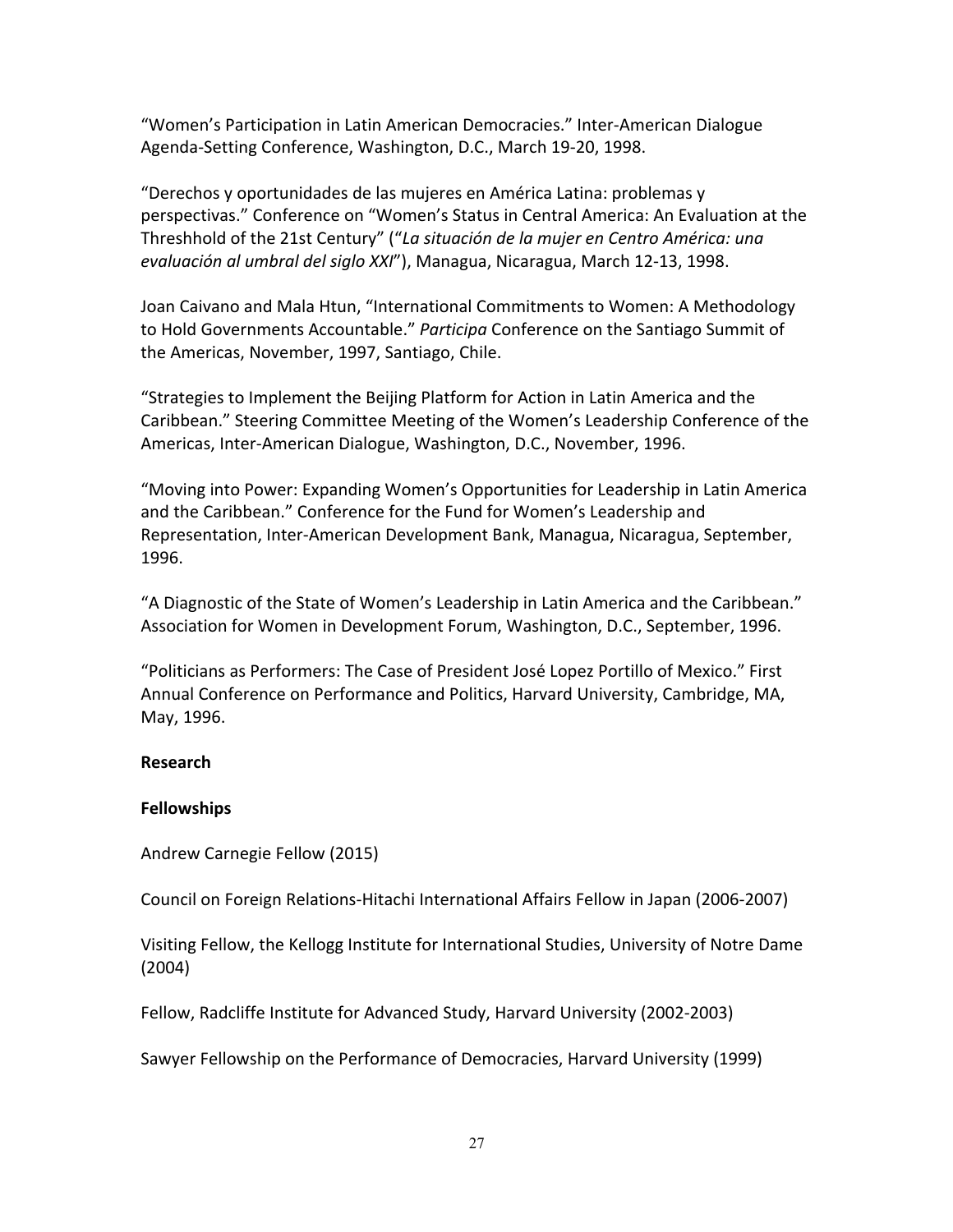Social Science Research Council International Dissertation Fellowship (1997)

National Security Education Program Dissertation Fellowship (1997)

National Science Foundation Graduate Fellow (1994 -1999)

Graduate Fellowship from Harvard University (1993)

# **Research Funding (does not include consulting contracts with non-profits and international organizations)**

AGEP ACA: Collaborative Research to Engage Leaders to Improve Diversity among STEM Faculty National Science Foundation #2149204 University of New Mexico (alliance partners: Arizona State University and University of Oregon with separate awards) PI: Mala Htun 2022-2024: \$194,866

3D Printed Carbon Negative Buildings Office of the Vice President for Research, University of Michigan PI: Volker Sick; Co-PIs: Mala Htun, Tszyan Ng, Yavuz Bozer, Jonathan Fay 1/2022-4/2023: \$100,000 (includes incubation and nurture phases)

New Strategies to Combat Harassment in Engineering National Science Foundation #2000448 University of New Mexico PI: Mala Htun 9/1/2020-8/31/2023: \$1,200,000

Effects of Mandatory Universal Sexual Assault Training at UNM Office of the Vice President for Research Seed Grant, UNM PI: Mala Htun 7/1/2017 – 6/30/2018: \$8,800

ADVANCE at UNM: Institute for Diversity and Equity Across STEM National Science Foundation #1628471 PI: Julia Fulghum; Co-PIs: Mala Htun, Felipe Gonzales, Mary Jo Daniel, Melanie Moses. 9/2016-9/2022: \$3,358,125

Legal Regimes and Women's Economic Agency Norwegian Research Council PI: Francesca Refsum Jensenius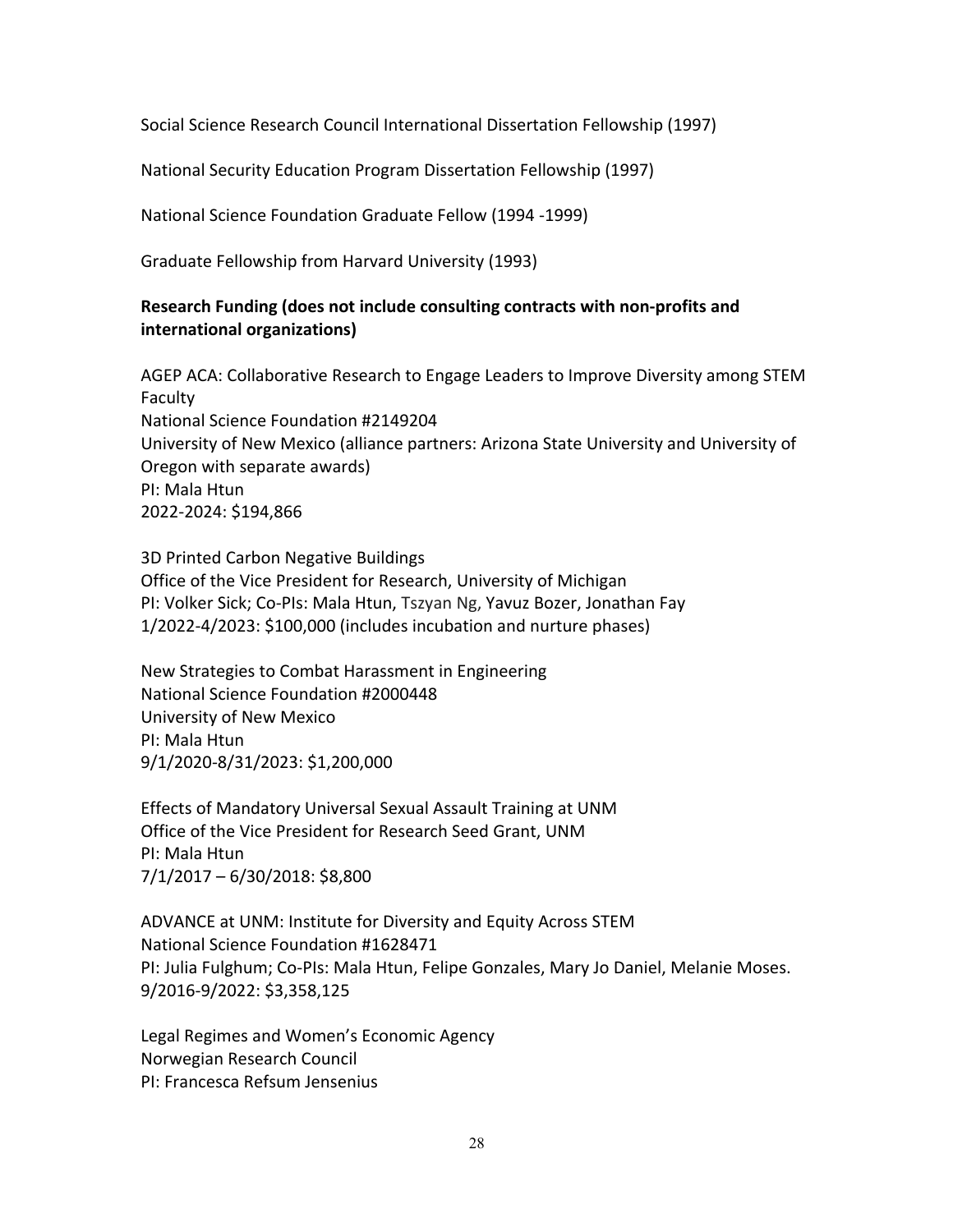9/2016-6/2019: 7,000,000 NOK Subaward: Mala Htun. 600,000 NOK (approx. \$70,110)

New Mexico Center for the Advancement of Research, Engagement and Science on Health Disparities Pilot Research Projects National Institutes of Health PI: Robert L. Williams 10/1/2014 - 9/30/2015: \$301,012 Includes pilot project: Improving Maternal Child Health in New Mexico: The Impact of Home Visitation Policies on Social Support Project Lead: Mala Htun. \$102,148

Intersectional Disadvantage and Maternal-Child Health in New Mexico Robert Wood Johnson Foundation Center for Health Policy, University of New Mexico PIs: Mala Htun and Richard Wood 07/01/13 – 05/30/2014: \$20,000

Collaborative Research. States and Sex Equality: Why do Governments Promote Women's Rights? National Science Foundation PI: Mala Htun 2006 – 2011: \$244,396

### **Pending Funding**

Managerial Engagement and Bystander Intervention to Combat Harassment, Microaggressions, and Incivility in Biomedical Research National Institutes of Health #4633806 PI: Mala Htun 2022-2027: \$1,925,481

### **Awards**

Best Book Award, Human Rights Section of the International Studies Association for *States and the Logics of Gender Justice* (2019)

Recognized by New Mexico Senate and House of Representatives for "scholarly achievement in the social sciences and keen awareness of the human dimensions of global problems" (2016)

Best Paper at 2007 Annual Meeting (2008) Women in Politics Research Section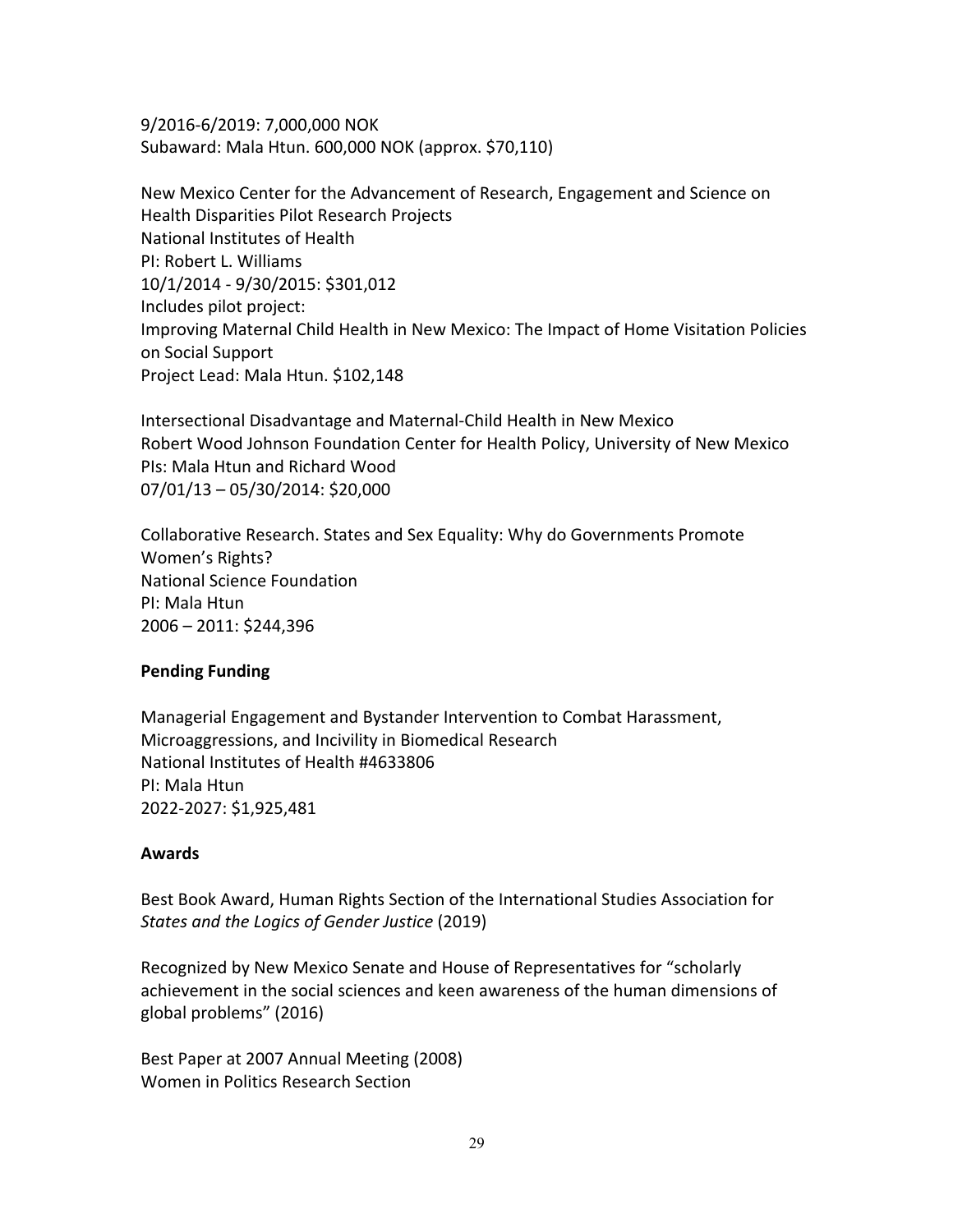American Political Science Association

Heinz Eulau Award for the best article in *Perspectives on Politics* in 2004 (2005) American Political Science Association

Prize for the Best Dissertation on Women and Politics in 2000 (2001) Women and Politics Research Section American Political Science Association

Certificate of Distinction in Teaching, Harvard University (1997)

Firestone Award for Excellence in Undergraduate Research, Stanford University (1991)

Barbie Fields Memorial Scholarship, Stanford University (1990)

#### **Service and Leadership**

Vice President, American Political Science Association (2020-2021)

Chair, Committee on the Status of Women in the Profession, American Political Science Association (2017-2020)

Executive Council, Midwest Political Science Association (2019-2022)

Co-Chair, APSA Presidential Task Force on Women's Advancement in Political Science, President-Elect Kathleen Thelen (other co-chair: Frances Rosenbluth) (2016-2018)

Co-Chair, Diversity and Inclusion Hackathon, American Political Science Association Annual Meeting (2018).

Editorial Board, *American Journal of Political Science* (2019-present)

Editorial Board, *Social Politics* (2015-present)

Editorial Board, *Political Research Quarterly* (2016-present)

International Advisory Board, *Journal of Latin American Studies* (2017-present)

Editorial Board, *Journal of Women, Politics, and Policy* (2014-present)

Editorial Board, *Comparative Political Studies* (2013-present)

Editorial Board, *Perspectives on Politics* (2011-2018)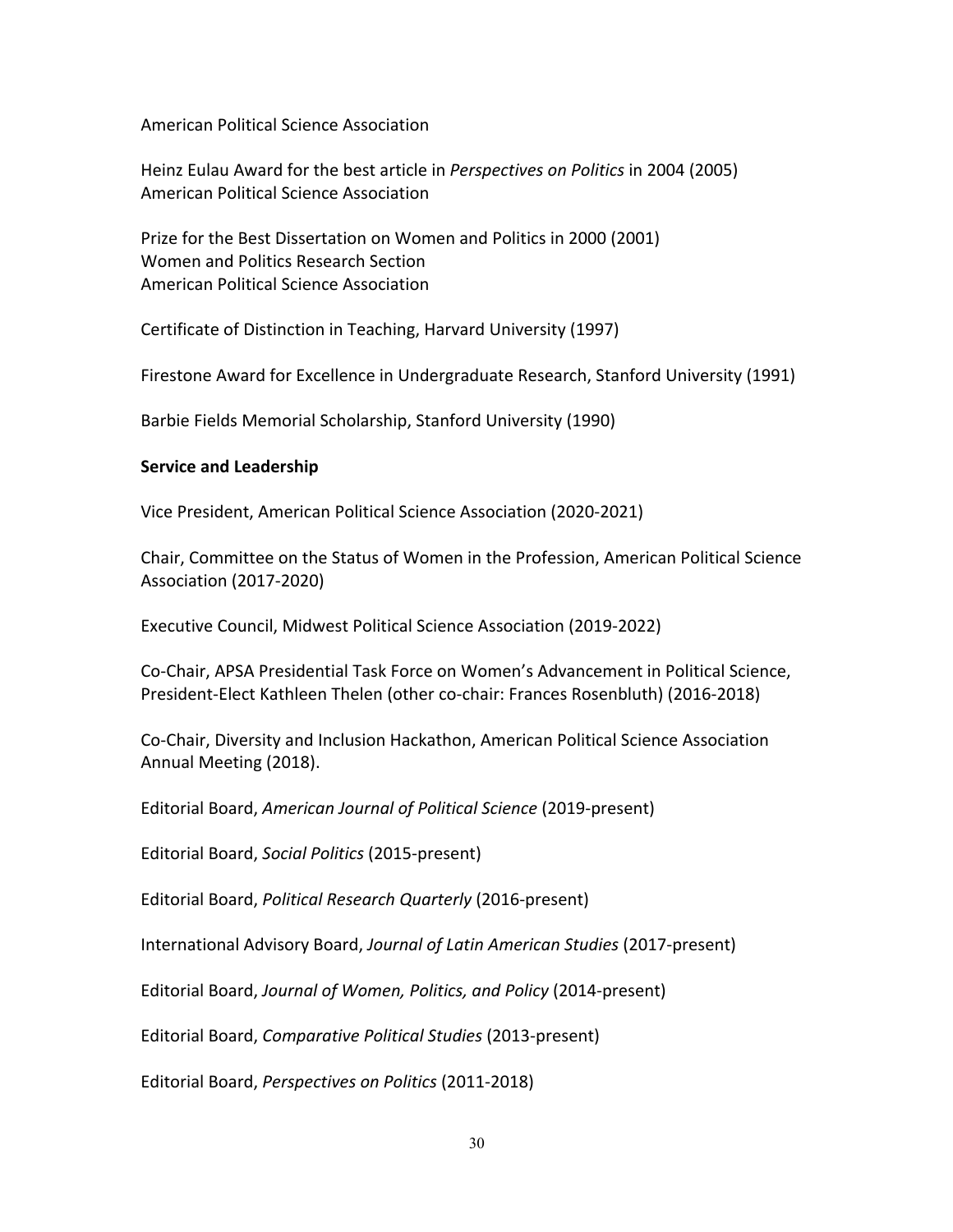Theda Skocpol Emerging Scholar Award Committee, Comparative Politics Research Section, American Political Science Association (2020)

Chair, Selection Committee for the Mary Follett Parker Prize for Best Article in Politics and History, American Political Science Association (2018)

Executive Council, Politics and History Section, American Political Science Association (2017-2019)

Program Co-Chair, Politics and Policy, Latin American Studies Association (2016-2017)

Program Co-Chair, Economic Development, Midwest Political Science Association Annual Meeting (2015-2016)

Chair, Luebbert Article Award Committee for the best article in Comparative Politics, Comparative Politics Section, American Political Science Association (2015)

Member, Presidential Task Force on Racial and Class Inequalities in the Americas, American Political Science Association, President Rodney Hero (co-chairs Juliet Hooker and Alvin Tillery) (2014-2015)

Advisory Board, Presidential Task Force on Public Engagement of Political Science, American Political Science Association, President John Aldrich (chair Arthur Lupia) (2013- 2014)

Chair, Presidential Task Force on Electoral Rules and Democratic Governance, American Political Science Association, President G. Bingham Powell (2011-2013)

Co-President, Women and Politics Research Section, American Political Science Association (2012-2014 term)

Annual Meeting Divisional Program co-chair, Women and Politics Research Section, American Political Science Association (2012)

Advisory Board, The Electoral Integrity Project (2012-present)

Elected to Executive Council of American Political Science Association (2010-2012 term)

Award Committee, Charles Tilly Prize for Best Graduate Student Paper, Social Science Historical Association (2012)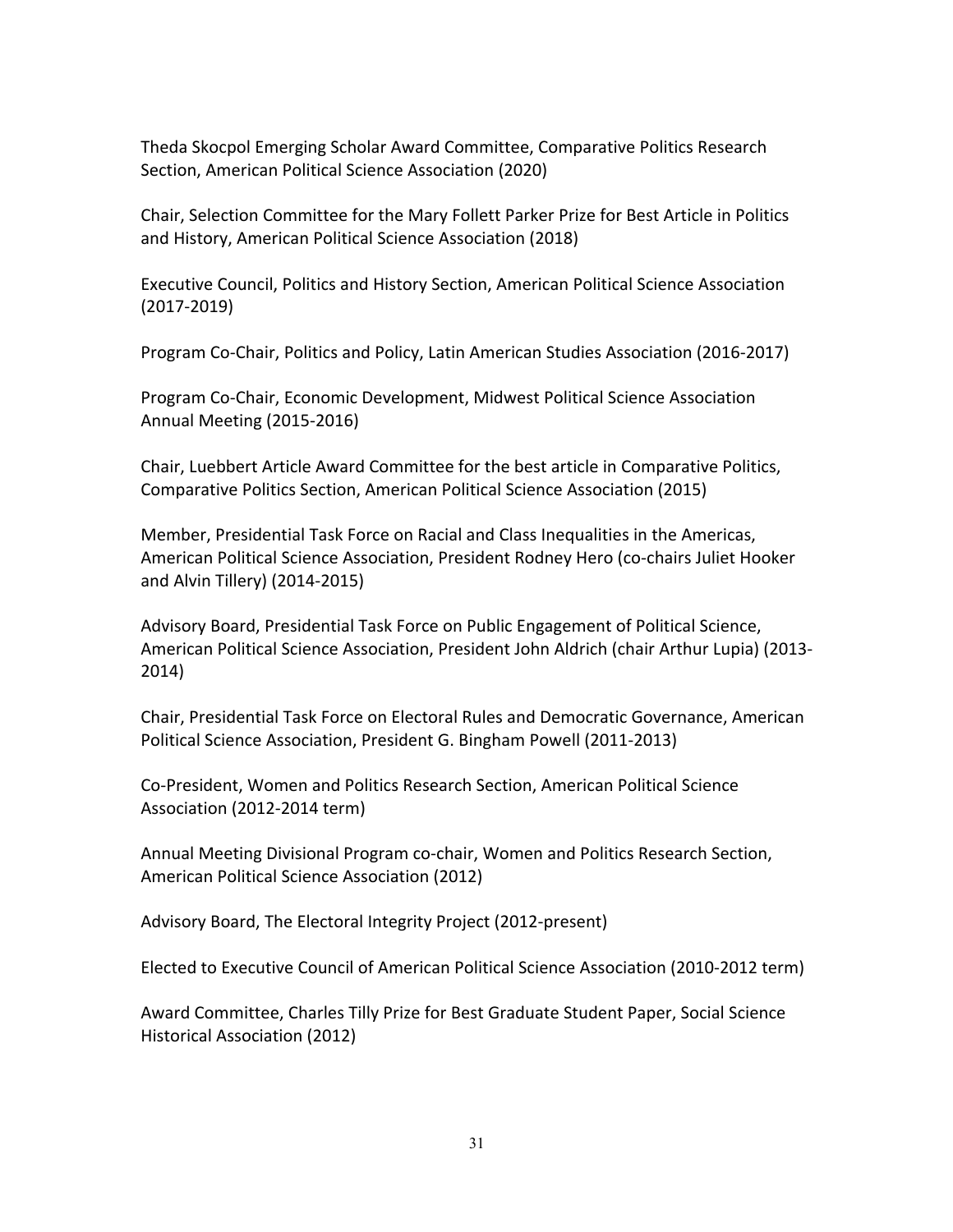Award Committee, Best Dissertation Prize, Women and Politics Research Section, APSA (2011, 2004)

Division Program Co-Chair, Gender Studies Section, Latin American Studies Association (2009-2010)

Award Committee, Victoria Shuck Prize for the Best Book on Women and Politics, American Political Science Association (2009)

Member, Editorial Board, *Politics & Gender* (2004-2006)

Member, Executive Council, Women and Politics Research Section, American Political Science Association (2002-3; 2004-2006)

Executive Secretary of the Harvard-MIT Joint Faculty Seminar on Political Development (JOSPOD) (1996-1997)

Manuscript reviewer for Cambridge University Press, Oxford University Press, *Social Politics, Law and Society, Gender, Work, and Organization, PNAS, Feminist Economics*, *Perspectives on Politics, American Political Science Review, American Journal of Political Science*, *Comparative Politics, Latin American Research Review, Journal of Latin American Studies, Politics & Gender, Comparative Political Studies, Latin American Politics and Society, International Feminist Journal of Politics, International Journal of Comparative Sociology, World Politics, Legislative Studies Quarterly*, *Political Research Quarterly, Latin American and Caribbean Ethnic Studies, Revista Uruguaya de Ciencia Política, Political Behavior, Journal of Politics, Journal of Public Policy, American Behavioral Scientist, Political Studies* (2000-present).

#### **Professional References**

Jane Mansbridge

Charles F. Adams Professor of Political Leadership and Democratic Values, Emerita Harvard Kennedy School Email: jane\_mansbridge@hks.harvard.edu

Kathleen Thelen Ford Professor of Political Science Massachusetts Institute of Technology Email: kthelen@mit.edu

Andrew Schrank Olive C. Watson Professor of Sociology and International and Public Affairs Brown University